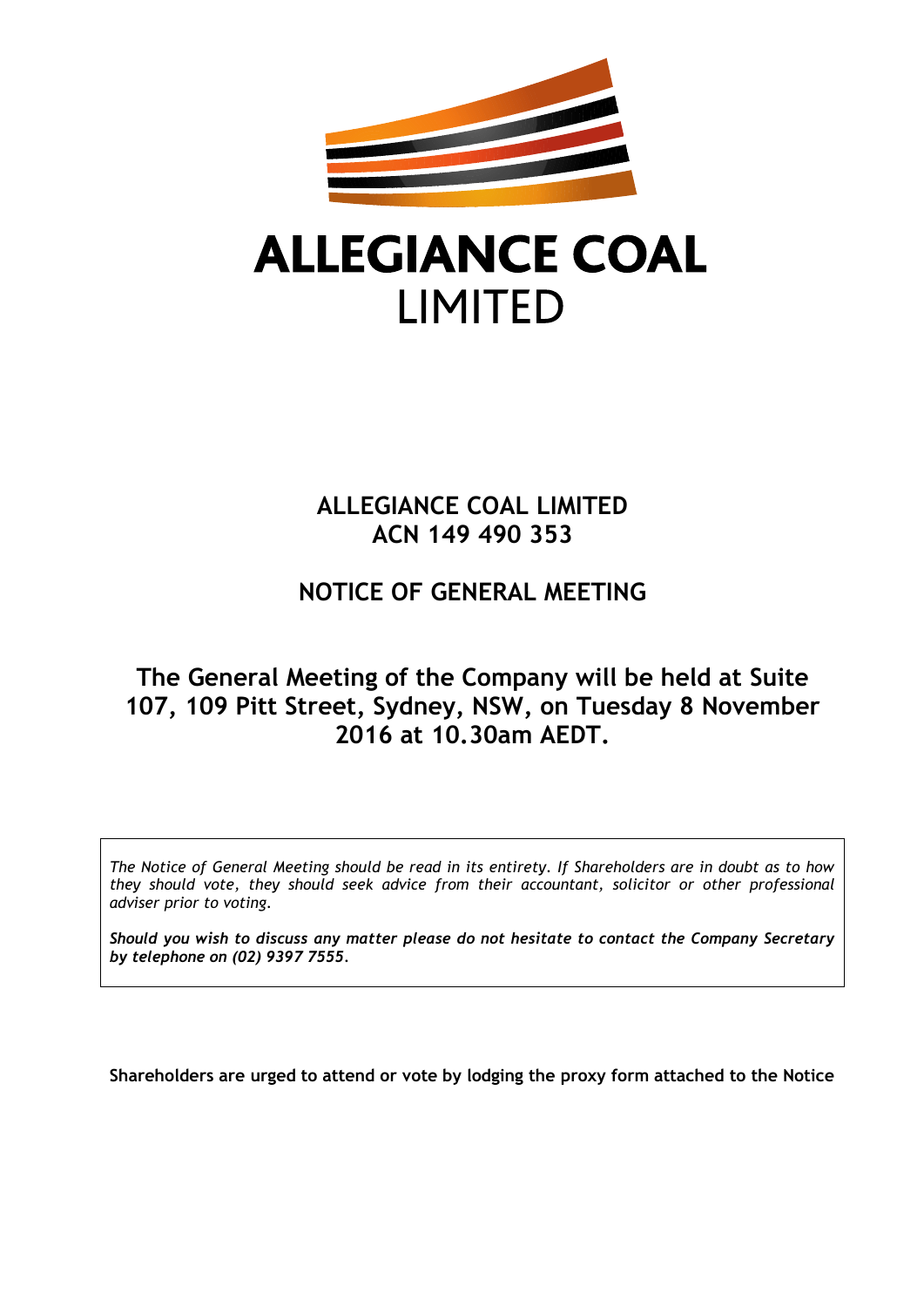# **ALLEGIANCE COAL LIMITED A C N 1 4 9 4 9 0 3 5 3**

### **NOTICE OF GENERAL MEETING**

Notice is hereby given that the General Meeting of Shareholders of Allegiance Coal Limited (**Company**) will be held at Suite 107, 109 Pitt Street, Sydney, NSW, on Tuesday 8 November 2016 at 10.30am AEDT (**Meeting**).

The Explanatory Memorandum to this Notice provides additional information on matters to be considered at the Meeting. The Explanatory Memorandum and the Proxy Form part of this Notice.

The Directors have determined pursuant to regulation 7.11.37 of the *Corporations Regulations 2001* (Cth) that the persons eligible to vote at the Meeting are those who are registered as Shareholders on 6 November 2016 at 10.30am AEDT.

Terms and abbreviations used in this Notice and the Explanatory Memorandum are defined in [Schedule](#page-30-0) 1.

#### **AGENDA**

# **Special business: Acquisition of Telkwa Coal Limited**

# **1. Resolution 1 – Approval to change in scale of activities**

To consider and, if thought fit, to pass with or without amendment, as an ordinary resolution the following:

*"That, subject to each of the other Acquisition Resolutions being passed and pursuant to and in accordance with Listing Rule 11.1.2 and for all other purposes, Shareholders approve the significant change in the scale of the Company's activities resulting from the Acquisition and the Capital Raising, on the terms and conditions set out in the Explanatory Memorandum."*

#### **Voting Exclusion**

The Company will disregard any votes cast on this Resolution by a person who might receive a benefit (except a benefit solely in the capacity of a holder of ordinary securities) if the Resolution is passed and any associates of those persons.

However, the Company will not disregard a vote if:

- (a) it is cast by a person as a proxy for a person who is entitled to vote, in accordance with the directions on the Proxy Form; or
- (b) it is cast by the Chairman as proxy for a person who is entitled to vote, in accordance with a direction on the Proxy Form to vote as the proxy decides.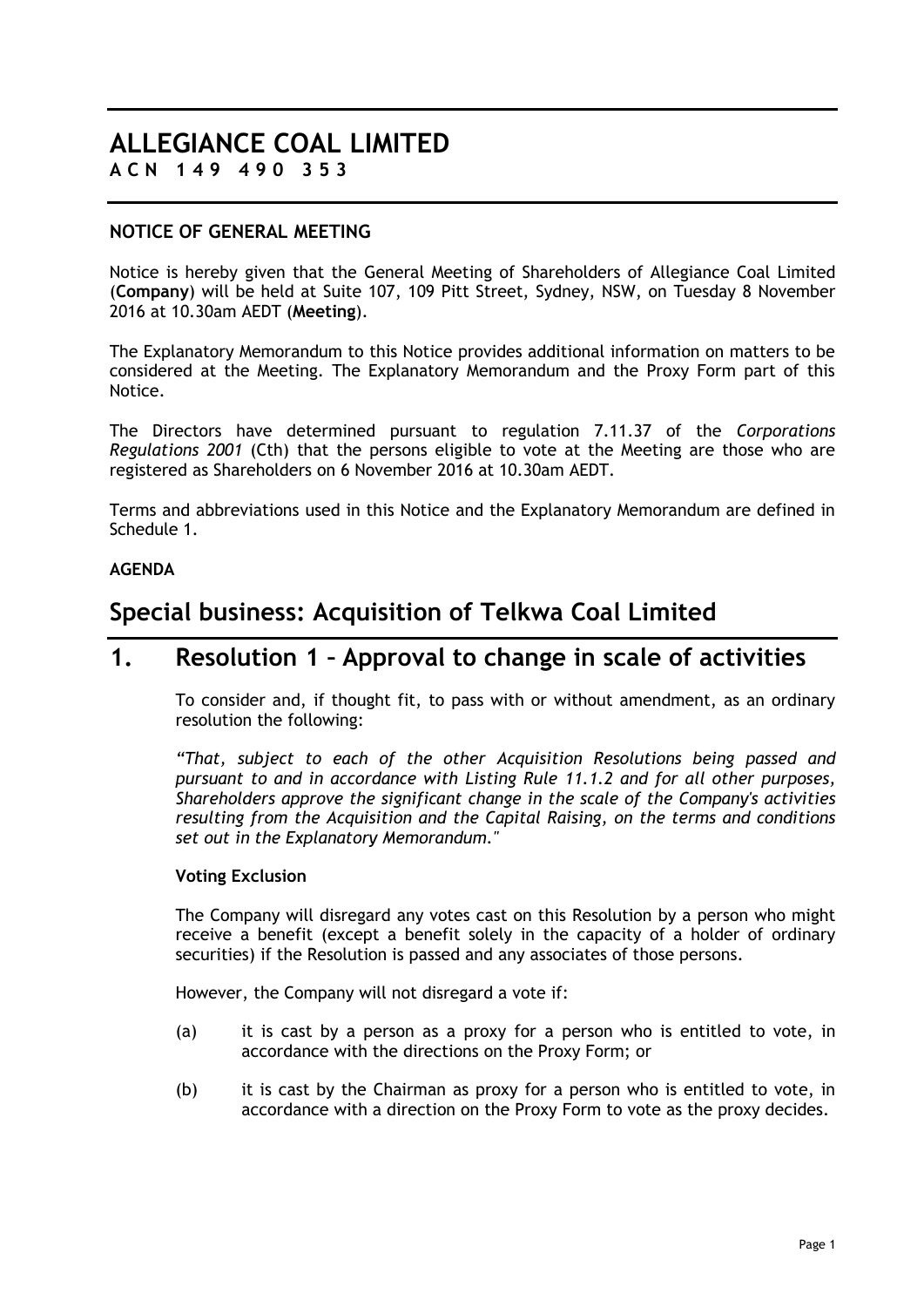# **2. Resolution 2 – Approval to issue Consideration Shares**

To consider and, if thought fit, to pass with or without amendment, as an ordinary resolution the following:

*"That, subject to each of the other Acquisition Resolutions being passed and pursuant to and in accordance with Listing Rule 7.1 and for all other purposes, Shareholders approve the issue of 50,000,000 Shares (on a post-Consolidation basis) (Consideration Shares) to the Telkwa Vendors (or their respective nominees) on the terms and conditions set out in the Explanatory Memorandum."*

#### **Voting Exclusion**

The Company will disregard any votes cast on this Resolution by the Telkwa Vendors (or their respective nominees) and any person who might obtain a benefit, except a benefit solely in the capacity as a holder of ordinary securities, if the Resolution is passed, and any associates of those persons.

The Company will not disregard a vote if:

- (a) it is cast by a person as a proxy for a person who is entitled to vote, in accordance with the directions on the Proxy Form; or
- (b) it is cast by the Chairman as proxy for a person who is entitled to vote, in accordance with a direction on the Proxy Form to vote as the proxy decides.

# **3. Resolution 3 – Approval to issue Capital Raising Shares**

To consider and, if thought fit, to pass with or without amendment, as an ordinary resolution the following:

*"That, subject to each of the other Acquisition Resolutions being passed and pursuant to and in accordance with Listing Rule 7.1 and for all other purposes, Shareholders approve the issue of up to 66,666,667 Shares (on a post-Consolidation basis) at \$0.0375 each on the terms and conditions in the Explanatory Memorandum."*

#### **Voting Exclusion**

The Company will disregard any votes cast on this Resolution by a person who may participate in the proposed issue and any person who might obtain a benefit, except a benefit solely in the capacity of a holder of ordinary securities, if the Resolution is passed, and any associates of those persons.

The Company will not disregard a vote if:

- (a) it is cast by a person as a proxy for a person who is entitled to vote, in accordance with the directions on the Proxy Form; or
- (b) it is cast by the Chairman as proxy for a person who is entitled to vote, in accordance with a direction on the Proxy Form to vote as the proxy decides.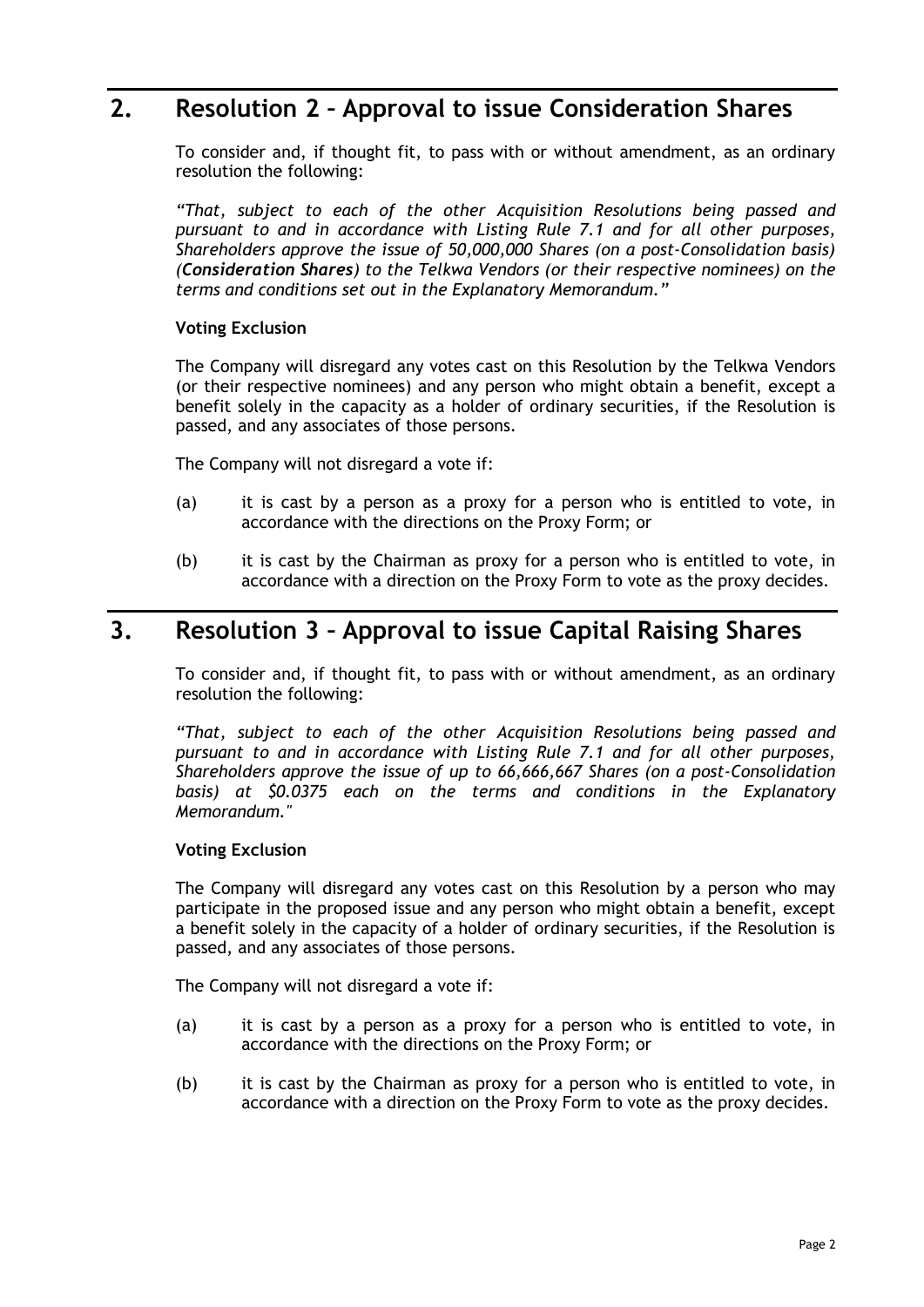# **4. Resolution 4 – Approval to issue CDC Shares**

To consider and, if thought fit, to pass with or without amendment, as an ordinary resolution the following:

*"That, subject to each of the other Acquisition Resolutions being passed and pursuant to and in accordance with Listing Rule 7.1 and for all other purposes, Shareholders approve the issue of 10,956,282 Shares (on a post-Consolidation basis) to CDC (or its nominees) in satisfaction of the CDC Debt on the terms and conditions in the Explanatory Memorandum."* 

#### **Voting Exclusion**

The Company will disregard any votes cast on this Resolution by CDC (or its nominees) and any person who might obtain a benefit, except a benefit solely in the capacity of a holder of ordinary securities, if the Resolution is passed, and any associates of those persons.

The Company will not disregard a vote if:

- (a) it is cast by a person as a proxy for a person who is entitled to vote, in accordance with the directions on the Proxy Form; or
- (b) it is cast by the Chairman as proxy for a person who is entitled to vote, in accordance with a direction on the Proxy Form to vote as the proxy decides.

# **5. Resolution 5 – Approval to issue CSC Shares**

To consider and, if thought fit, to pass with or without amendment, as an ordinary resolution the following:

*"That, subject to each of the other Acquisition Resolutions being passed and pursuant to and in accordance with Listing Rule 7.1 and for all other purposes, Shareholders approve the issue of 1,260,000 Shares (on a post-Consolidation basis) to CSC (or its nominees) in satisfaction of the CSC Debt on the terms and conditions in the Explanatory Memorandum."* 

### **Voting Exclusion**

The Company will disregard any votes cast on this Resolution by CSC (or its nominees) and any person who might obtain a benefit, except a benefit solely in the capacity of a holder of ordinary securities, if the Resolution is passed, and any associates of those persons.

The Company will not disregard a vote if:

- (a) it is cast by a person as a proxy for a person who is entitled to vote, in accordance with the directions on the Proxy Form; or
- (b) it is cast by the Chairman as proxy for a person who is entitled to vote, in accordance with a direction on the Proxy Form to vote as the proxy decides.

# **6. Resolution 6 - Consolidation of capital**

To consider and, if thought fit, to pass with or without amendment, as an ordinary resolution the following: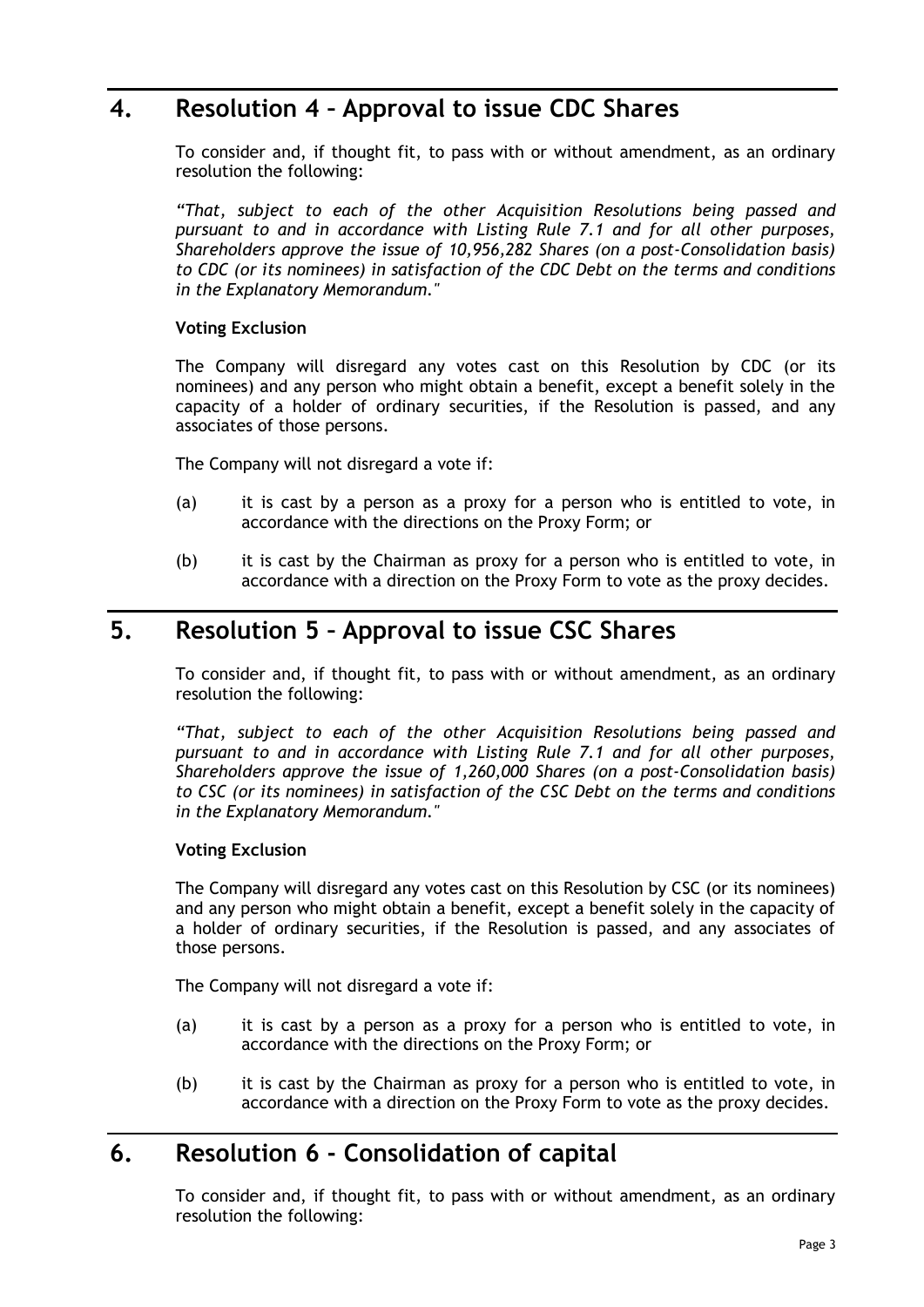*"That, subject to each of the other Acquisition Resolutions being passed and pursuant to and in accordance with section 254H of the Corporations Act and for all other purposes, the issued capital of the Company be consolidated with immediate effect on the basis that:*

- *(a) every five Shares be consolidated into one Share; and*
- *(b) all Options on issue be adjusted in accordance with Listing Rule 7.22,*

*and where this consolidation results in a fraction of a security being held by a security holder, the Directors be authorised to round that fraction up to the nearest whole Share or Option."*

# **7. Resolution 7 – Ratification of previous issue of Shares**

To consider and, if thought fit, to pass with or without amendment, as an ordinary resolution the following:

*"That pursuant to and in accordance with Listing Rule 7.4 and for all other purposes, Shareholders ratify the issue of 26,400,000 Shares at \$0.005 each on the terms and conditions set out in the Explanatory Memorandum."*

#### **Voting Exclusion**

The Company will disregard any votes cast on this Resolution by any person who participated in the issue and any associates of those persons.

The Company will not disregard a vote if:

- (a) it is cast by a person as a proxy for a person who is entitled to vote, in accordance with the directions on the Proxy Form; or
- (b) it is cast by the Chairman as proxy for a person who is entitled to vote, in accordance with a direction on the Proxy Form to vote as the proxy decides.

**BY ORDER OF THE BOARD**

David Deitz **Company Secretary**

Dated: 7 October 2016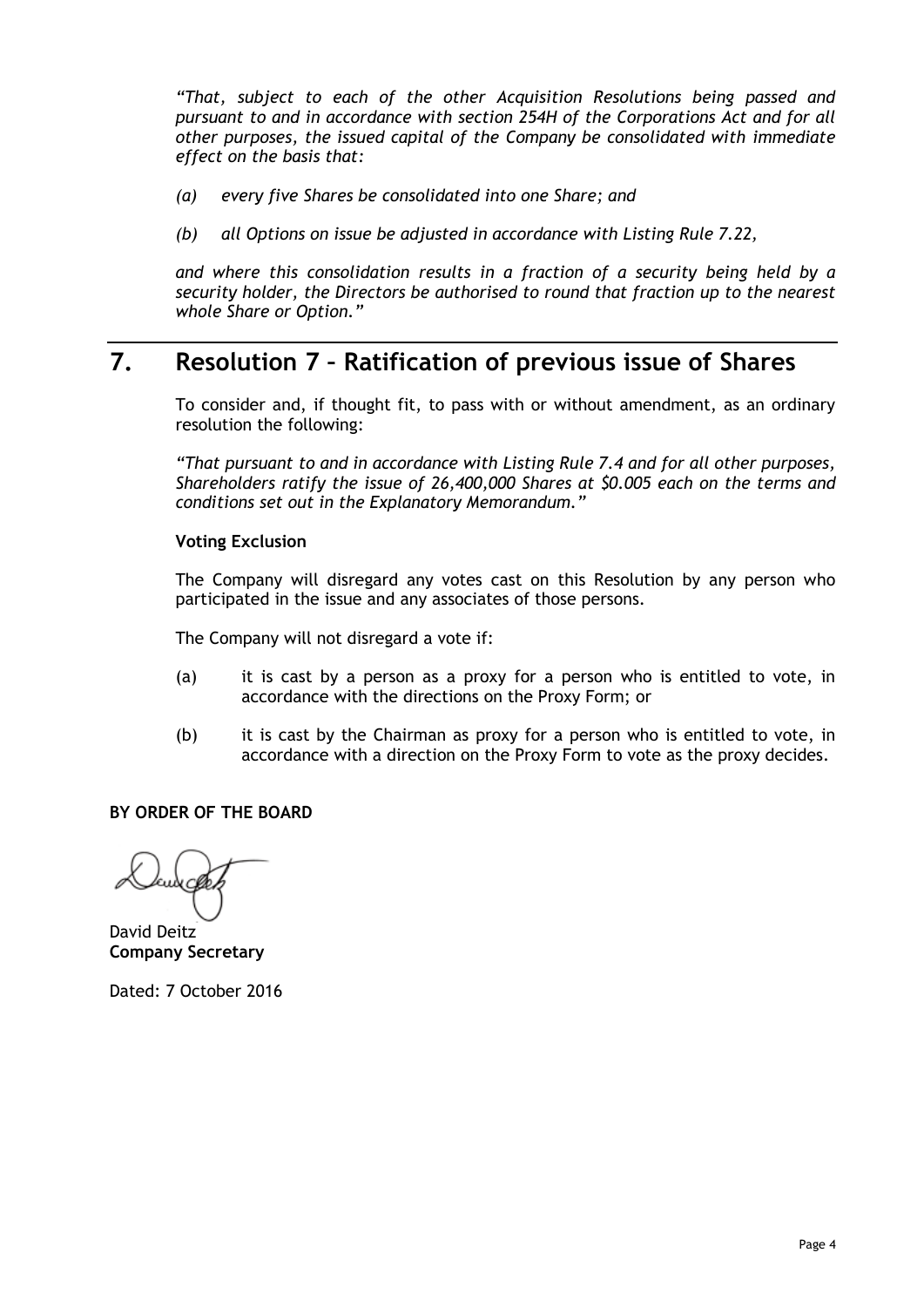# **ALLEGIANCE COAL LIMITED A C N 1 4 9 4 9 0 3 5 3**

### **EXPLANATORY MEMORANDUM**

### **1. Introduction**

The Explanatory Memorandum has been prepared for the information of Shareholders in connection with the business to be conducted at the Meeting to be held at Suite 107, 109 Pitt Street, Sydney, NSW, on Friday 8 November 2016 at 10.30am AEDT.

The Explanatory Memorandum forms part of the Notice which should be read in its entirety. The Explanatory Memorandum contains the terms and conditions on which the Resolutions will be voted.

The Explanatory Memorandum includes the following information to assist Shareholders in deciding how to vote on the Resolutions:

| Section 2  | Action to be taken by Shareholders                       |
|------------|----------------------------------------------------------|
| Section 3  | Acquisition of Telkwa Coal Limited                       |
| Section 4  | Resolution 1 - Approval to change in scale of activities |
| Section 5  | Resolution 2 - Approval to issue Consideration Shares    |
| Section 6  | Resolution 3 - Approval to issue Capital Raising Shares  |
| Section 7  | Resolution 4 - Approval to issue CDC Shares              |
| Section 8  | Resolution 5 - Approval to issue CSC Shares              |
| Section 9  | Resolution 6 - Consolidation of capital                  |
| Section 10 | Resolution 7 - Ratification of previous issue of Shares  |
| Schedule 1 | Definitions                                              |

A Proxy Form is located at the end of the Explanatory Memorandum.

# **2. Action to be taken by Shareholders**

Shareholders should read the Notice including the Explanatory Memorandum carefully before deciding how to vote on the Resolutions.

A Proxy Form is attached to the Notice. This is to be used by Shareholders if they wish to appoint a representative (a 'proxy') to vote in their place. All Shareholders are invited and encouraged to attend the Meeting or, if they are unable to attend in person, sign and return the Proxy Form to the Company in accordance with the instructions thereon. Lodgement of a Proxy Form will not preclude a Shareholder from attending and voting at the Meeting in person.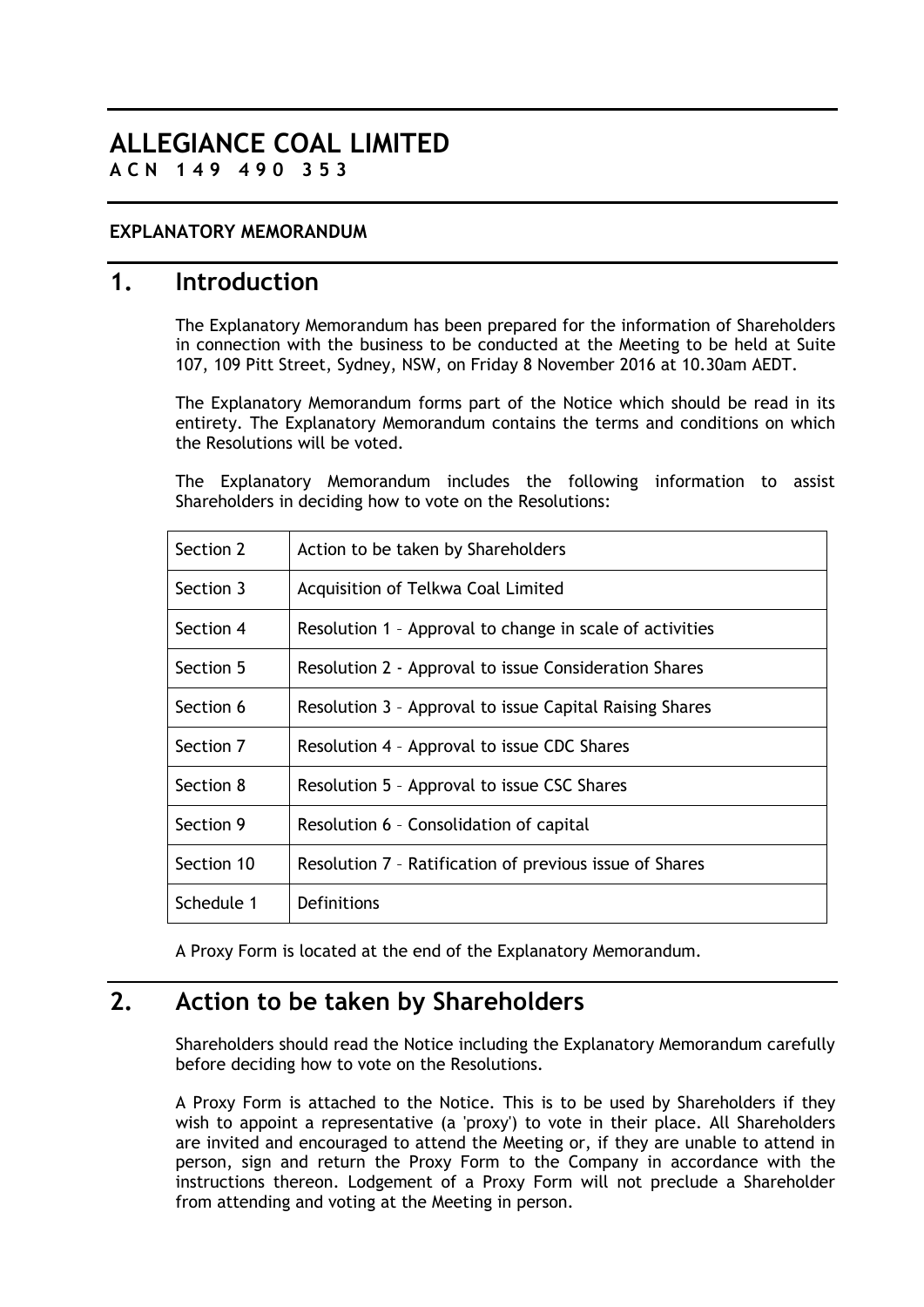Please note that:

- (a) a member of the Company entitled to attend and vote at the Meeting is entitled to appoint a proxy;
- (b) a proxy need not be a member of the Company; and
- (c) a member of the Company entitled to cast two or more votes may appoint two proxies and may specify the proportion or number of votes each proxy is appointed to exercise, but where the proportion or number is not specified, each proxy may exercise half of the votes.

The enclosed Proxy Form provides further details on appointing proxies and lodging Proxy Forms.

The Chairman intends to exercise all available proxies in favour of all Resolutions.

# **3. Acquisition of Telkwa Coal Limited**

#### **3.1 Conditional Acquisition Resolutions**

The Acquisition Resolutions (Resolutions 1 to 6, inclusive) are inter-conditional, meaning that each of them will only take effect if all of them are approved by the requisite majority of Shareholders' votes at the Meeting. If any of the Acquisition Resolutions are not approved at the Meeting, none of the Acquisition Resolutions will take effect and the Acquisition Agreement and other matters contemplated by the Acquisition Resolutions will not be completed.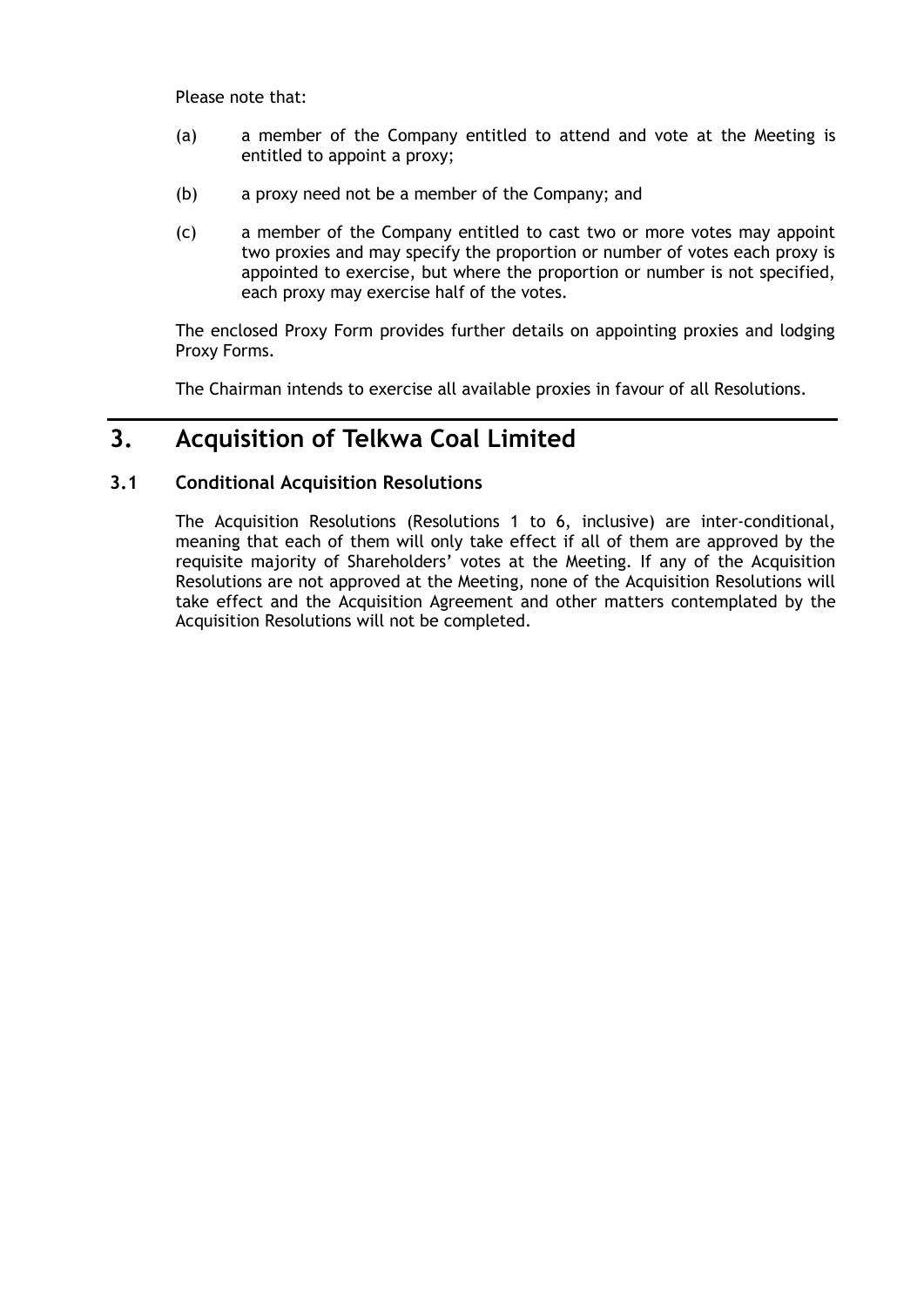### **3.2 Existing activities of the Company**

The Company is a mineral explorer, with a current focus on coal exploration. The Company has a 100% interest in two projects – the Kilmain Project within the Bowen Basin (comprised of tenements EPC 1298 and EPC 1917) and the Back Creek Project within the Surat Basin (comprised of tenements EPC 1297).

As previously announced, the Company had signed a Joint Exploration Agreement with Japan Oil, Gas and Metals National Corporation (**JOGMEC**), which provided for JOGMEC to earn 30 percent of the project in the event that they spent at least \$3 million of exploration expenditure. JOGMEC spent approximately \$2 million before withdrawing from the joint venture and therefore earned no project equity. The Kilmain Project is under review by the Company.

In addition, as previously announced, due to the current market condition the potential rate of development of the required infrastructure for the Back Creek Project is unknown and the Back Creek Project is also therefore under review by the Company.

The Company has been identifying and evaluating new investment opportunities. This has resulted in the Acquisition. The Company will continue to investigate and review complementary acquisitions following completion of the Acquisition.

#### **3.3 Change in the scale of the Company's activities**

As announced on 16 September 2016, the Company has entered into a conditional binding agreement with Telkwa Coal Limited (**Telkwa**) to acquire 100% of the issued share capital of Telkwa (**Acquisition**).

Telkwa is a private company incorporated in British Columbia, Canada. Telkwa is a party to a farm-in agreement over an advanced coking coal exploration project located in the mid-west of British Columbia, in the Telkwa Coalfield (**Telkwa Project**). The farm-in agreement is Telkwa's sole asset.

Further detail regarding the Telkwa Project and the Farm-in Agreement is contained in Sections [3.5](#page-8-0) and [3.6,](#page-11-0) respectively.

As the Acquisition comprises a significant change in the scale of the Company's activities, Resolution 1 seeks Shareholder approval for a change in the scale of the activities of the Company.

The Company proposes to, subject to the receipt of Shareholders' approval of the Acquisition Resolutions and the terms of the Acquisition Agreement (all on a post-Consolidation basis):

- (a) proceed to completion of the Acquisition, pursuant to which the Company will issue 50,000,000 Shares to the Telkwa Vendors (or their respective nominees) in consideration for 100% of the issued shares of Telkwa (Resolution 2);
- (b) raise a minimum of \$1,500,000 and a maximum of \$2,500,000 by an issue of up to 66,666,667 Shares at an issue price of \$0.0375 per Share (Resolution 3);
- (c) issue 10,956,282 Shares to CDC (or its nominees) in satisfaction of the CDC Debt (Resolution 4); and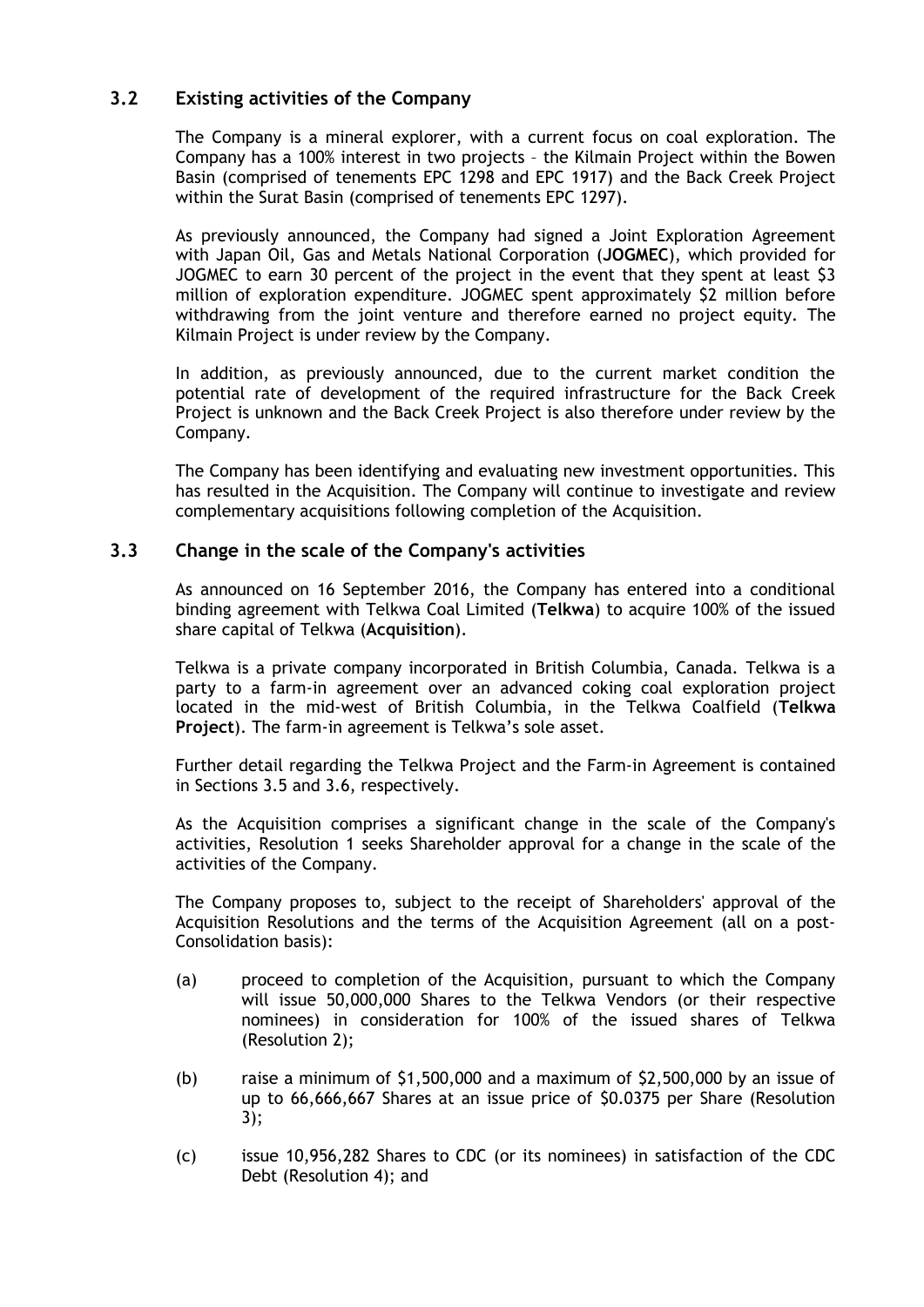- (d) issue 1,260,000 Shares to CSC (or its nominees) in satisfaction of the CSC Debt (Resolution 5); and
- (e) complete the Consolidation (Resolution 6).

References to numbers of Securities in the Notice are on a post-Consolidation basis unless expressly stated otherwise, and is therefore subject to rounding effects of the Consolidation.

Other information considered material to Shareholders' decision on whether to pass the Acquisition Resolutions is set out in this Explanatory Memorandum, and Shareholders are advised to read this information carefully.

#### <span id="page-8-1"></span>**3.4 Key terms of the Acquisition**

The key terms of the Acquisition are as follows:

#### (a) **Conditions Precedent**

Completion of the Acquisition remains subject to:

- (i) Shareholders providing the necessary approvals for the Acquisition, as being sought at this Meeting; and
- (ii) completion of the Minimum Capital Raising.

#### (b) **Consideration**

In exchange for the Company acquiring Telkwa, the Company will issue 50,000,000 Shares (on a post-Consolidation basis) to the Telkwa Vendors.

Approval for the issue of the Consideration Shares is the subject of Resolution 2.

#### <span id="page-8-0"></span>**3.5 Telkwa Project**

#### (a) **Background**

The Telkwa Project is located in the mid-west of British Columbia, in the Telkwa Coalfield, located within the southern reaches of the Bowser Basin.

The Telkwa Project location is illustrated in the following diagram: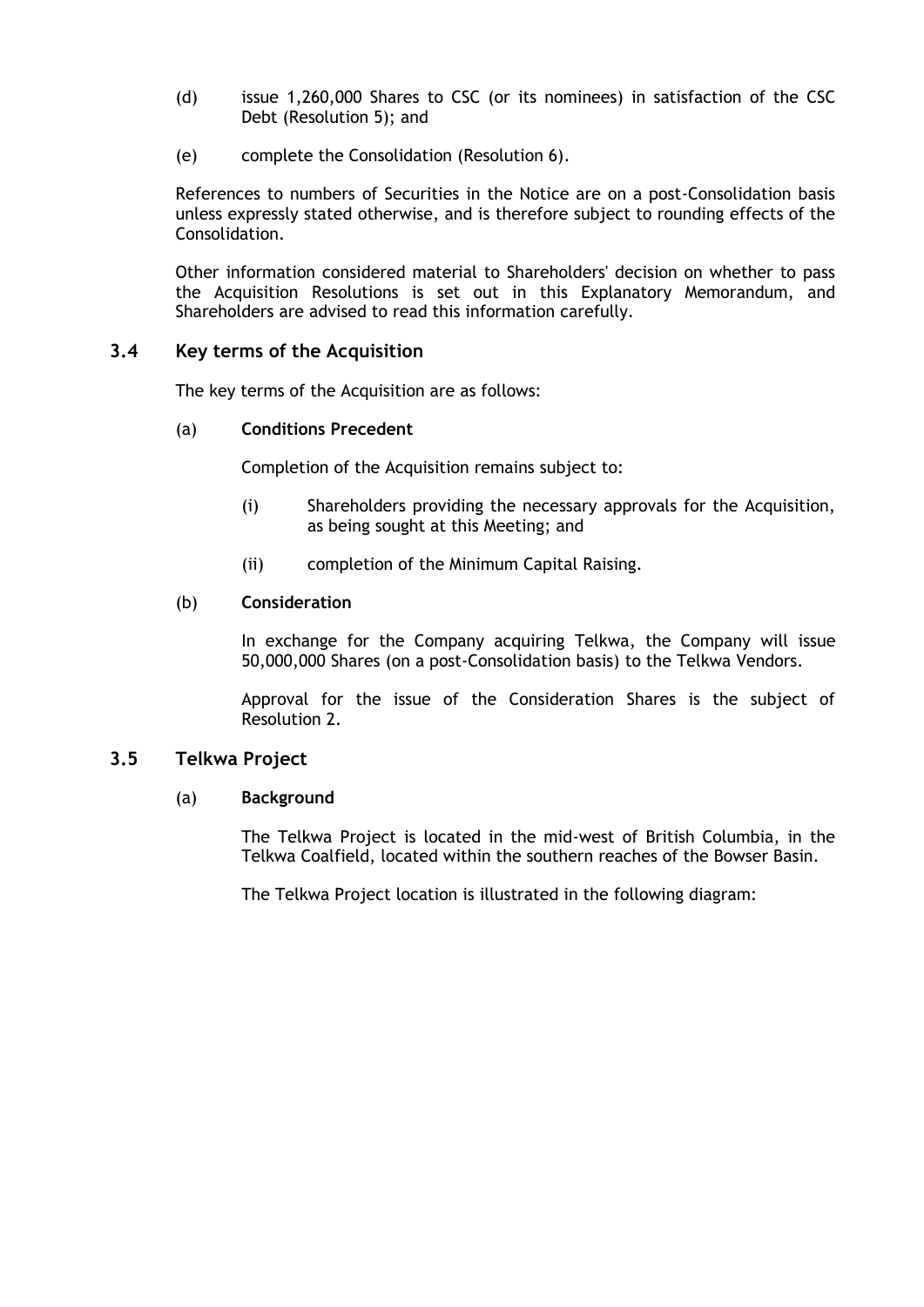

Figure 1: Telkwa Project Location (Source: Ministry of Energy and Mines British Columbia Coal Overview 2015)

The Telkwa Project is located immediately adjacent to Canadian National Rail's (**CNR**) mainline that runs direct to the deepwater Port of Prince Rupert. It is a relatively short 390km rail haul from Telkwa Project's planned siding direct to Ridley Island Coal Terminal (**RICT**), located at Prince Rupert. RICT states that it currently has 18Mtpa installed and operating capacity that can be expanded to 25Mtpa within 24 months. The Directors believe current annual coal exports from RICT are around 3.5Mtpa which means there is more than sufficient port capacity for the foreseeable future.

Historical reports indicate coal mining commenced in the Telkwa area in the 1920s and continued up until the early 1970s supporting domestic industrial demand. In addition, the Telkwa Project area has been explored extensively from the 1950s to the end of the 1990s. Exploration included 825 drill holes, of which 321 were cored for coal sampling and analysis, along with two major bulk samples and extensive trenching.

The Telkwa Project was the subject of a feasibility study completed in 1996 and an environmental impact assessment in 1997, designed to support a mining permit application for a 1.5Mtpa clean PCI/thermal open pit coal mine. At the time, PCI and thermal coal prices did not support the capital investment to build a mine and since then, the Telkwa Project has stood dormant.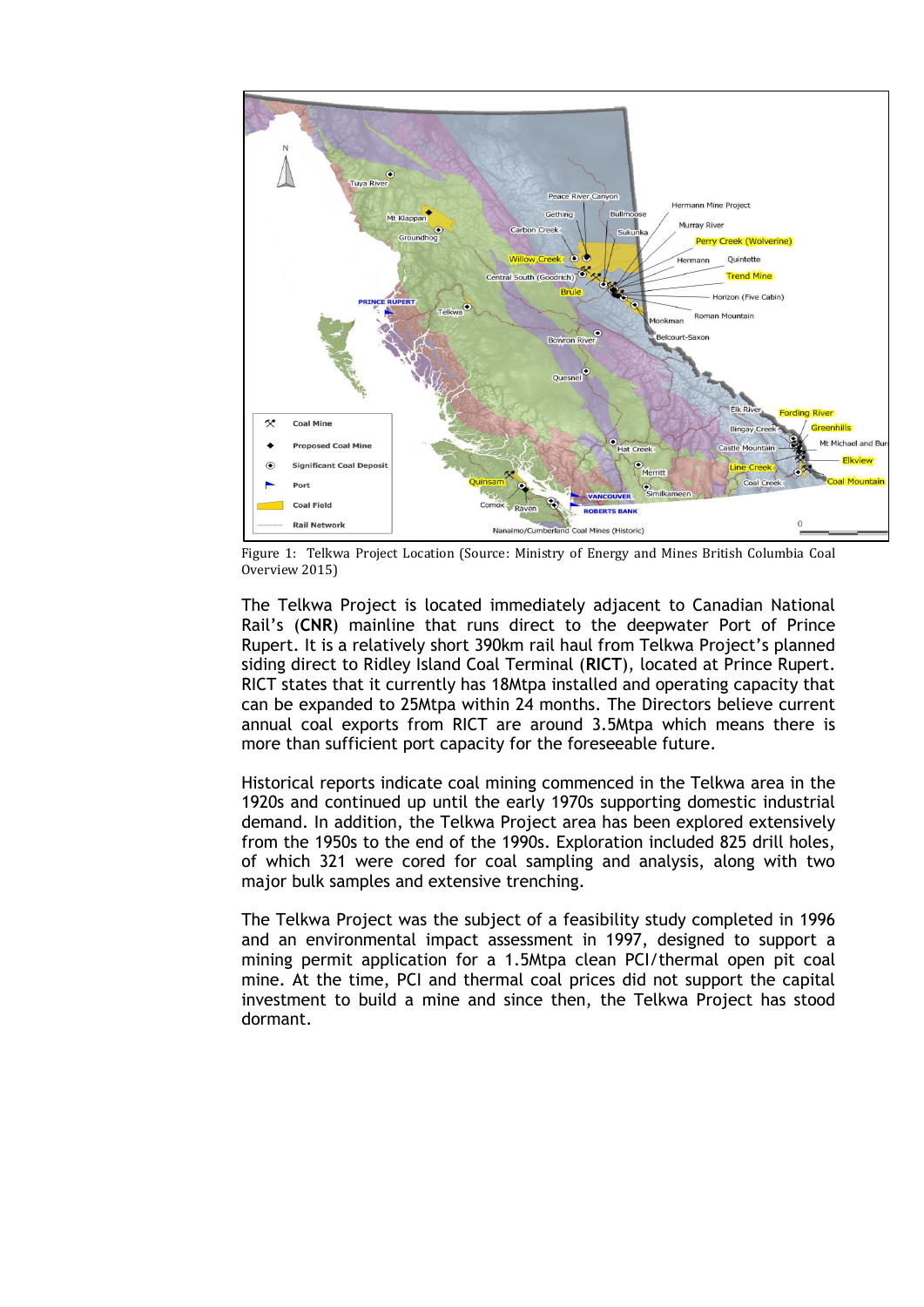#### (b) **Geological information**

Telkwa commissioned a Canadian National Instrument 43-101 JORC Compliant Technical Report in February 2015, which confirmed that of a 165Mt coal Resource, 89Mt was in the Measured Resource category, as defined by the JORC Code. The Telkwa Project includes three open pit areas all within close proximity. The coal resource is summarised in the following table.

| <b>Pit Areas</b>    | <b>Measured</b> | <b>Indicated</b> | <b>Inferred</b> | <b>TOTAL</b> |
|---------------------|-----------------|------------------|-----------------|--------------|
| Tenas               | 40,329,000      |                  |                 | 40,329,000   |
| Goathorn            | 35,505,000      | 26,394,000       | 27,067,000      | 88,966,000   |
| <b>Telkwa North</b> | 13,279,000      | 15,643,000       | 6,345,000       | 35,267,000   |
| <b>TOTAL</b>        | 89,113,000      | 42,037,000       | 33,412,000      | 165,562,000  |

Telkwa also commissioned a report to assess coal quality and coal market options in July 2015. Results of that report position coal from the Telkwa Project as a semi-soft coking coal competing alongside Queensland and New South Wales semi-soft coking coals as summarised below.

| <b>Air Dried</b> | <b>Telkwa</b><br>Low Ash<br><b>Product</b> | <b>Telkwa</b><br><b>High Ash</b><br><b>Product</b> | <b>NSW</b><br><b>SSCC</b> | <b>QLD</b><br><b>SSCC</b> |
|------------------|--------------------------------------------|----------------------------------------------------|---------------------------|---------------------------|
| % Moisture       | 1.12                                       | 1.12                                               | $7 - 11$                  | $9 - 10$                  |
| % VM             | 24.6                                       | 24.6                                               | $33 - 37$                 | $25 - 26$                 |
| % Ash            | 7.4                                        | 10.4                                               | $6.5 - 10.5$              | $9 - 10$                  |
| % Sulphur        | 0.90                                       | 1.20                                               | $0.45 - 1.05$             | $0.50 - 0.55$             |
| %FC              | 66.9                                       | 63.9                                               | $50 - 60$                 | 64-66                     |
| <b>FSI</b>       | $3 - 5$                                    | $1 - 3$                                            | $3 - 6$                   | $3 - 4$                   |
| Max Fluidity     | $2 - 17$                                   | $2 - 17$                                           | 100-500                   | $15 - 50$                 |
| Rank             | 0.88                                       | 0.79                                               | 0.80                      | 1.05                      |
| <b>CSR</b>       | $41 - 47$                                  | $32 - 38$                                          | $25 - 30$                 | $32 - 35$                 |

The Telkwa Coalfield developed along the northern flank of the Skeena Arch near the southern limit of sedimentary rocks in the Bowser Basin. More than 500 metres of coal-bearing strata, referred to as the Lower Cretaceous Skeena Group are present in this area. The Tenas area includes up to 13 coal seams with a cumulative coal thickness of 11.6 meters over an interval of about 55 meters. In the Goathorn and Telkwa North areas there are up to 17 coal seams with an average cumulative thickness of 20.5 meters. The deposit type for the Tenas area is described in the report commissioned by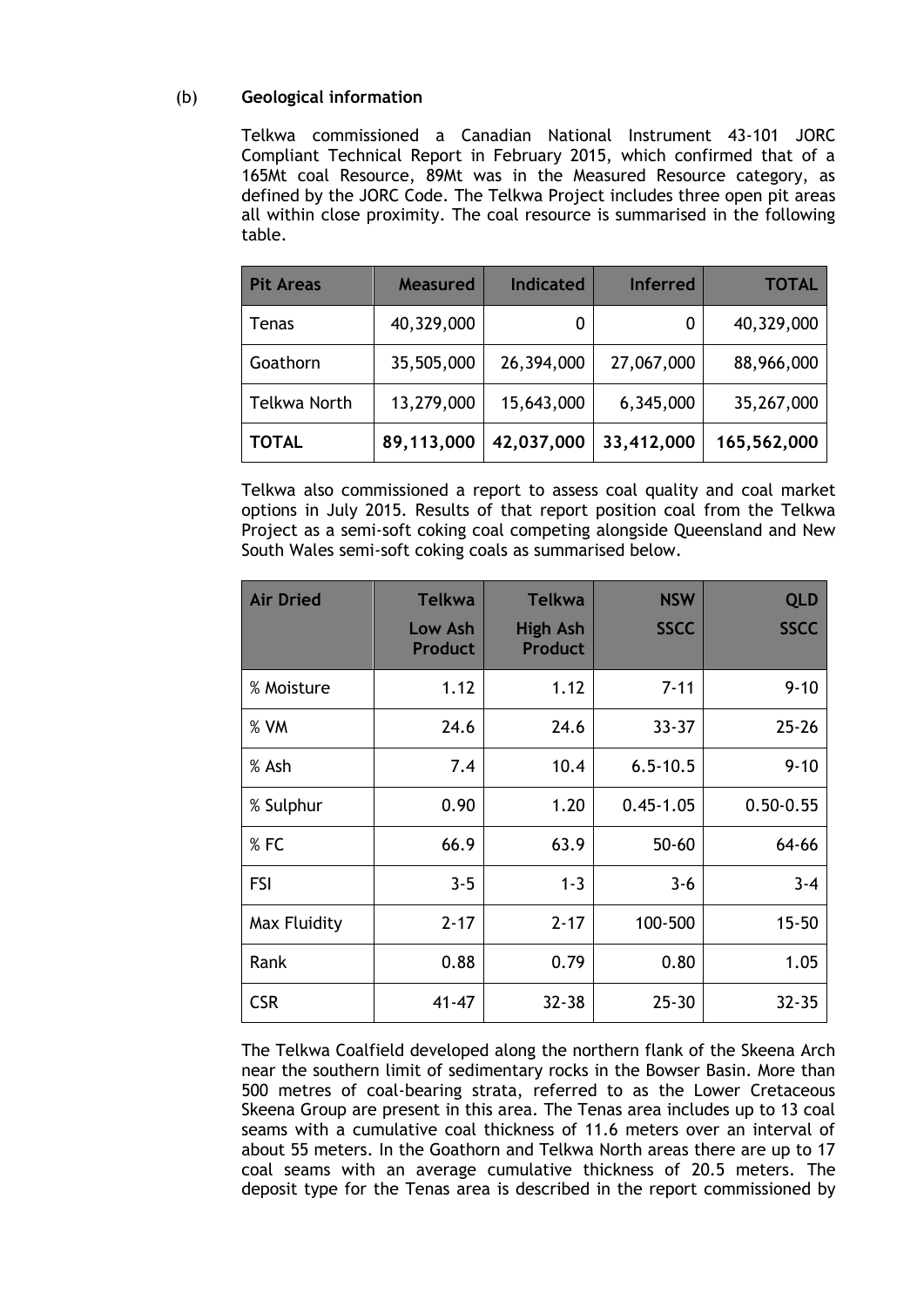Telkwa as "Moderate", and for the Telkwa North and Goathorn areas, as "Complex".

A total of 828 holes have been drilled from 1979 to 1998, of which 507 were rotary and 321 were core. Coal samples were gathered from all coal seam intersections recovered from core drilling, and two bulk samples (219 ton in 1983 and 80 ton in 1996). Coal samples were sent to several laboratories for testing and analysis during this period. Analytical testing included individual seam analysis, product testing, complete washability analysis, and burn tests.

The information regarding the mineral resources of the Telkwa Project in this Notice was first reported in the Company's announcement of 16 September 2016. The Company is not aware of any new information or data that materially affects the information included in the previous announcement, and all material assumptions and technical parameters underpinning the estimates in the previous announcement continue to apply and have not materially changed.

#### (c) **Strategy**

In 2015 and the first half of 2016, Telkwa completed two internal scoping studies. One study focused on updating the work undertaken in the 1996 Feasibility Study assuming the same rate of production, while the other focused on a staged approach commencing with a 'small mine' initially, gradually transitioning to a 'major mine'.

Both studies focused on producing a low ash semi-soft coking coal at a yield of around 70% for export to the Asian steel markets. Both studies concluded favourable economics based on coking coal prices publically announced in the last quarter of 2015.

Under British Columbia mining legislation, a 'small mine', in relation to coal, is defined as a mine producing up to 250Ktpa of clean coal, and a 'major mine' is a mine producing in excess of that amount. British Columbia mining legislation provides for a more defined process for the granting of small mine permits. The environmental data captured during the operation of a small mine is likely to mitigate concerns that emerge in the permitting process for a 'major mine', and generally provide for a more certain and timely permitting process.

In order to obtain a small mine permit, Telkwa must, amongst other things, complete its environmental impact study, where the Directors believe Telkwa can rely on much of the environmental data collected in 1996 and 1997, and update the feasibility work already undertaken, to support the scale of operation planned.

#### <span id="page-11-0"></span>**3.6 Farm-in Agreement**

In September 2014, Telkwa acquired farm-in rights to the Telkwa Project from Carbon Development Corporation, a corporation incorporated in the province of Ontario, Canada (**CDC**).

CDC is a subsidiary of Altius Minerals Corporation, a TSX listed investment fund that acquired the Telkwa Project as part of the acquisition of producing mines from Sherritt Corporation in April 2013.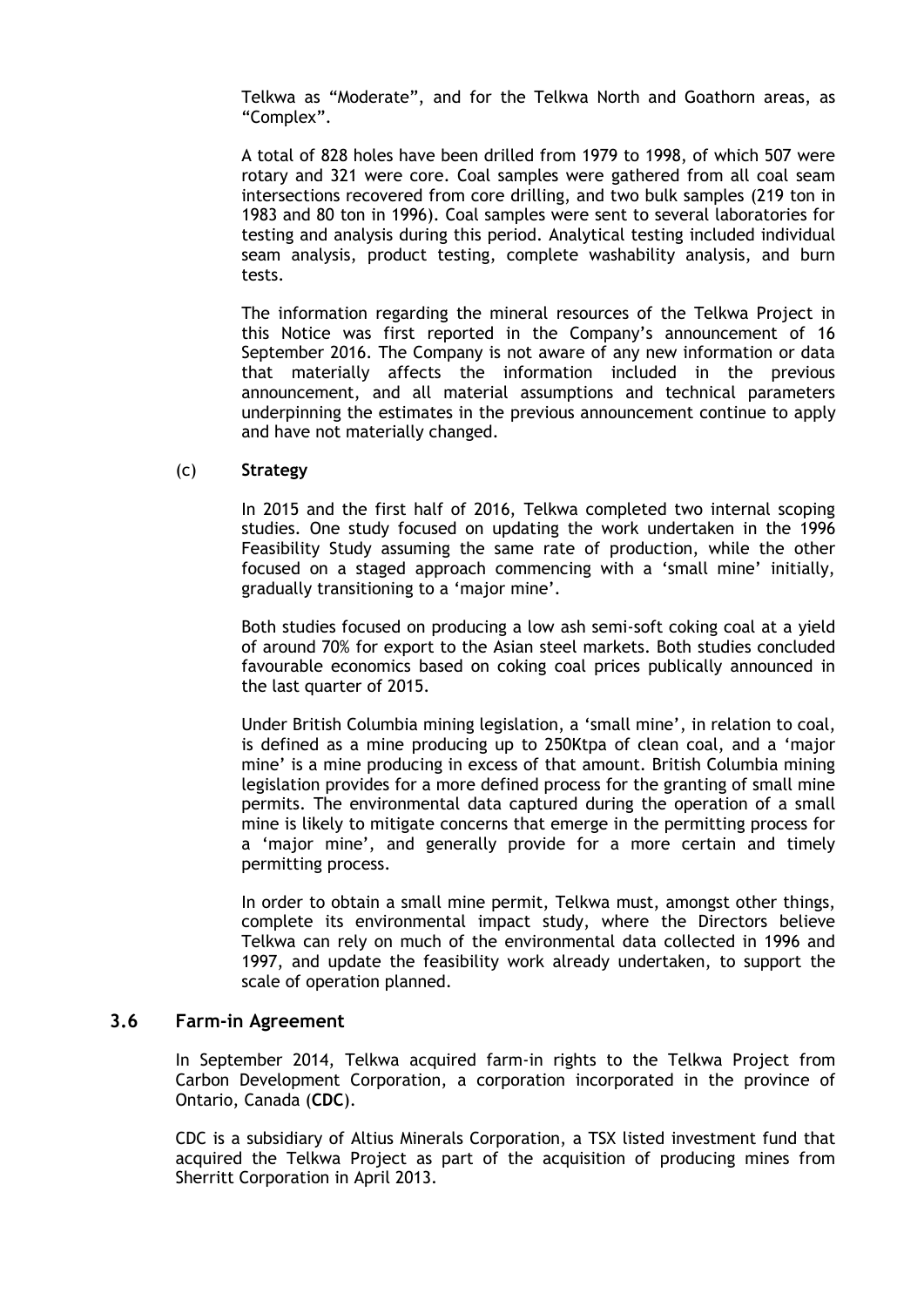Telkwa has the right to earn up to 90% ownership of the Telkwa Project. CDC has a free carry on its remaining 10% Project equity in relation to a small mine only. CDC will be required to contribute its pro-rata share of the costs of a major mine. The farm-in obligations and payments are summarised in the table below.

|                | Milestone                                                                                                    | <b>Completion</b> | <b>Milestone</b><br><b>Completions</b>           |
|----------------|--------------------------------------------------------------------------------------------------------------|-------------------|--------------------------------------------------|
| 1              | Deliver NI 43-101 JORC compliant report                                                                      | 20 Mar 2015       | Completed                                        |
|                | Complete internal scoping studies                                                                            | 20 Mar 2016       | Completed                                        |
|                | Upgrade geological model to a PFS<br>standard                                                                | 20 Mar 2016       | Completed                                        |
|                | Incur C\$1M of expenditure                                                                                   | No time<br>limit  | Pay C\$200k for 20%<br>project equity            |
| $\overline{2}$ | Complete baseline studies necessary to<br>support an application for a small scale<br>mining permit          | 20 Sept<br>2017   |                                                  |
|                | Complete affected party agreements<br>necessary to support an application for a<br>small scale mining permit | 20 Sept<br>2017   |                                                  |
|                | File small mine permit applications                                                                          | 20 Sept<br>2017   | Pay C\$300k for<br>further 30% project<br>equity |
| 3              | Grant of small mine permits                                                                                  | No time<br>limit  | Pay C\$500k for<br>further 40% project<br>equity |
| 4              | Sale of 100k tonnes from a small mine                                                                        | No time<br>limit  | Pay C\$2M                                        |
| 5              | Grant of major mine permits                                                                                  | No time<br>limit  | Pay C\$2M                                        |
| 6              | Sale of 500k tonnes from a major mine                                                                        | No time<br>limit  | Pay C\$5M                                        |

In addition to the above, CDC will receive a 3% gross sales royalty on coal sold where the benchmark coal price is less than US\$100 per tonne; 3.5% where the benchmark coal price is US\$100-US\$109.99 per tonne; 4% where the benchmark coal price is US\$110-US\$119.99 per tonne; and 4.5% where the benchmark coal price is greater than US\$120 per tonne.

### <span id="page-12-0"></span>**3.7 CDC Debt**

As at 31 December 2016, Telkwa will owe a sum of C\$410,860.58 to CDC as follows:

(a) reimbursement to CDC by Telkwa of licence rental and land management costs paid and payable for the calendar year 2016 totalling C\$210,860.58; and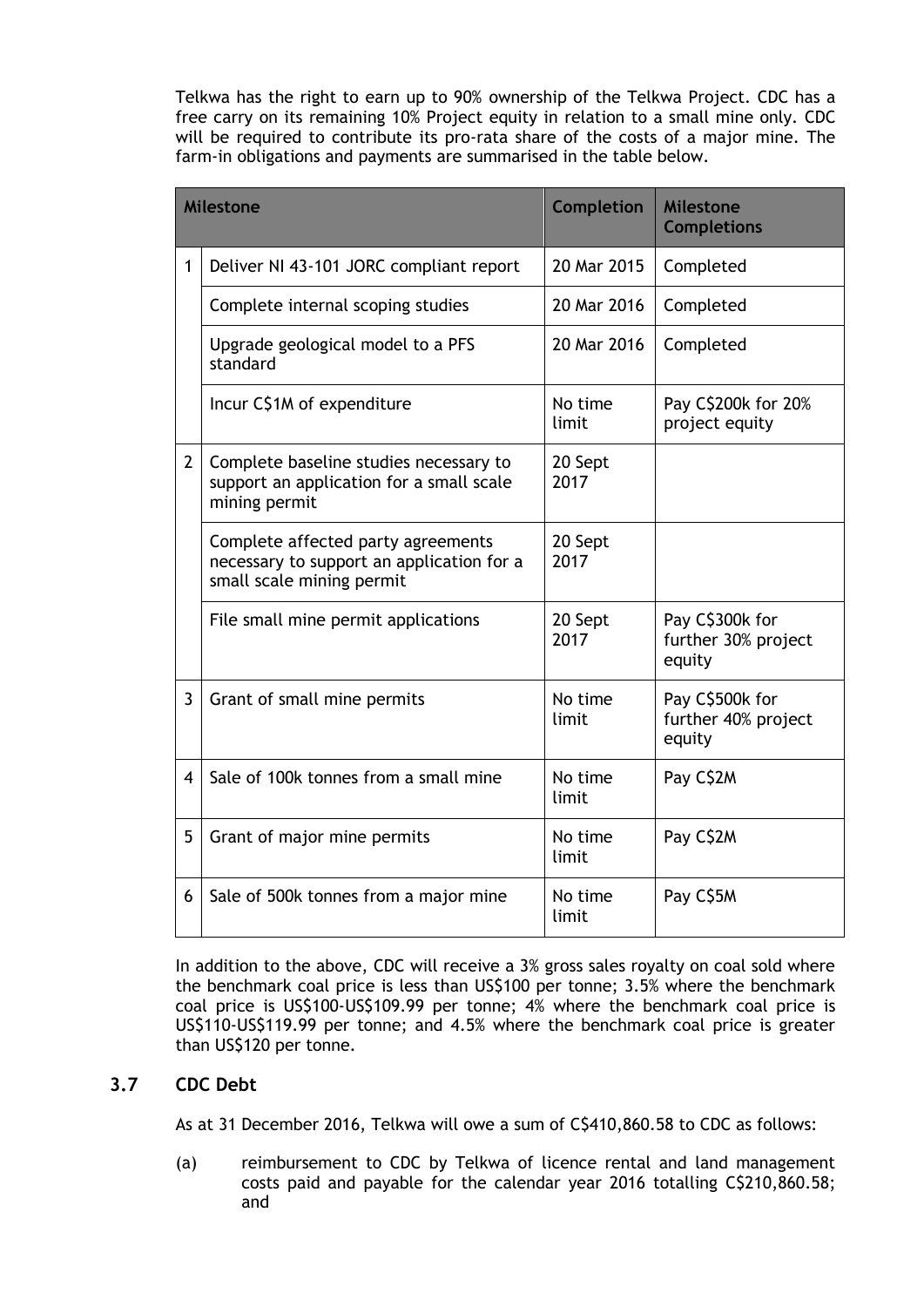(b) payment of Milestone One Payment to CDC by Telkwa totalling C\$200,000.

The Company has entered into an agreement with CDC pursuant to which the above sum will be settled by the issue of 10,956,282 Shares (on a post-Consolidation basis) to CDC for nil cash consideration.

#### <span id="page-13-0"></span>**3.8 CSC Debt**

As at the date of this Notice, CoalSense Consulting Inc (**CSC**) the project manager of the Telkwa Project, was owed \$47,250 of outstanding invoices (**CSC Debt**).

The Company has entered into an agreement with CSC pursuant to which the above sum will be settled by the issue of 1,260,000 Shares (on a post-Consolidation basis) to CSC for nil cash consideration.

#### **3.9 Pro forma balance sheet**

Set out below is the consolidated balance sheet (statement of financial position) of the Company ("A") as at 30 June 2016 and Telkwa as at 30 September 2016 ("B") and a pro-forma consolidated balance sheet ("C") assuming the following:

- (a) the issue of 66,666,667 Capital Raising Shares at an issue price of \$0.0375 each to raise \$2,500,000;
- (b) the acquisition of 100% of the shares on issue in Telkwa by way of an issue of 50,000,000 Consideration Shares for a total representative value of approximately \$1,250,000;
- (c) the issue of 10,956,282 Shares (on a post-Consolidation basis) at a deemed issue price of \$0.0375 each in satisfaction of the CDC Debt for nil cash consideration; and
- (d) the issue of 1,260,000 Shares (on a post-Consolidation basis) at a deemed issue price of \$0.0375 each in satisfaction of the CSC Debt for nil cash consideration;
- (e) costs of the Capital Raising and Acquisition of \$220,000.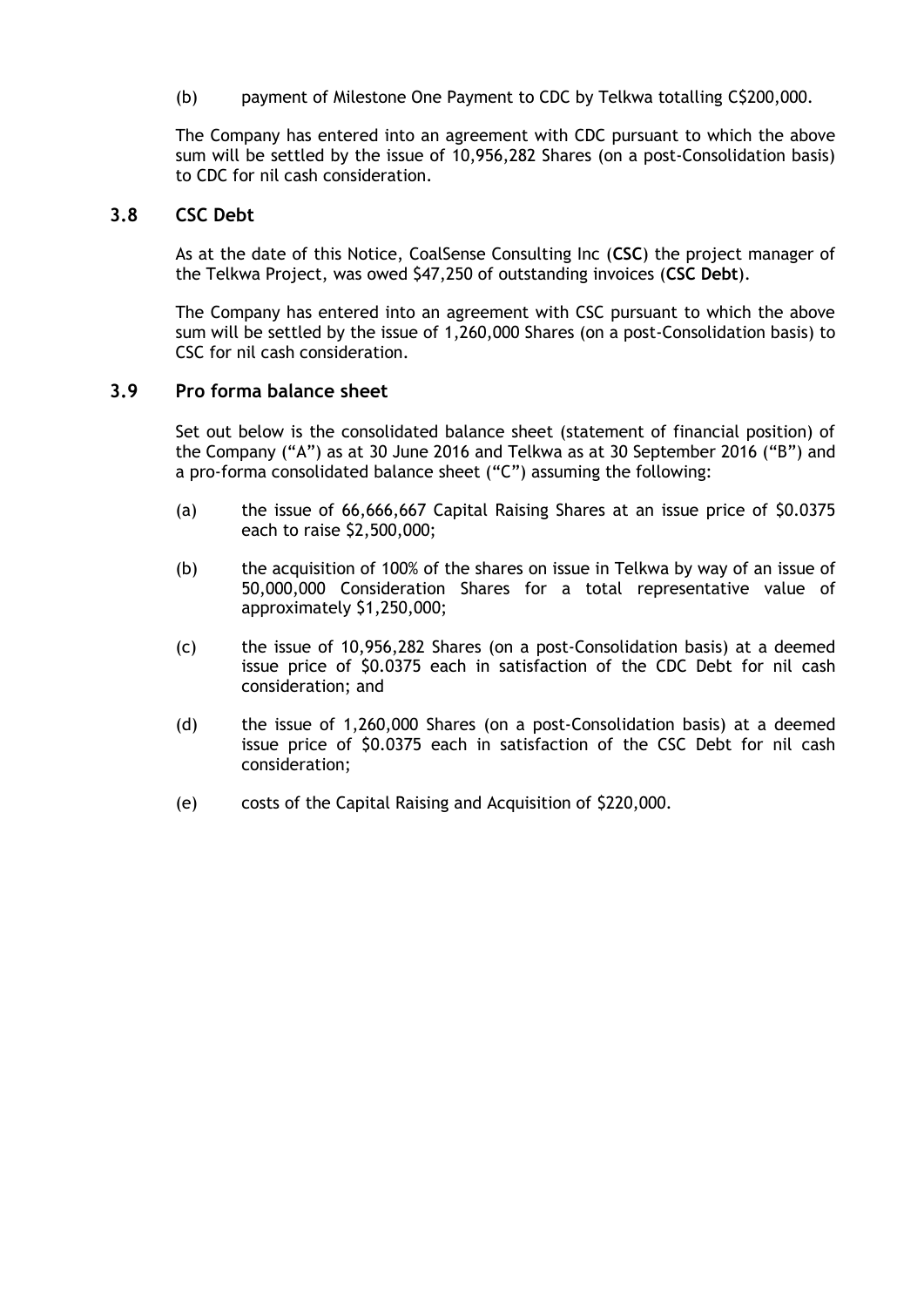|                                               | Company<br>30 June 2016<br>\$<br>``A" | Telkwa<br>30 September 2016<br>Ş<br>"B" | Pro-forma<br>Consolidated<br>\$<br>C |
|-----------------------------------------------|---------------------------------------|-----------------------------------------|--------------------------------------|
| <b>Current Assets</b>                         |                                       |                                         |                                      |
| Cash assets<br>Trade and other                | 1,418,192                             |                                         | 3,698,192                            |
| receivables                                   | 10,909                                | 931                                     | 370,495                              |
| <b>Total Current Assets</b>                   | 1,429,101                             | 931                                     | 4,068,687                            |
| <b>Non-current Assets</b><br>Exploration and  |                                       |                                         |                                      |
| evaluation                                    | 250,000                               | 930,873                                 | 2,159,131                            |
| <b>Total Non-current Assets</b>               | 250,000                               | 930,873                                 | 2, 159, 131                          |
| <b>Total Assets</b>                           | 1,679,101                             | 931,804                                 | 6,227,818                            |
| <b>Current Liabilities</b><br>Trade and other |                                       |                                         |                                      |
| payables                                      | 68,384                                | 149,203                                 | 118,131                              |
| <b>Borrowings</b>                             | 1,994,631                             | 100,000                                 | 2,094,631                            |
| <b>Total Current Liabilities</b>              | 2,063,015                             | 249,203                                 | 2,212,762                            |
| <b>Total Liabilities</b>                      |                                       |                                         |                                      |
| <b>Net Assets (Liabilities)</b>               | 2,063,015<br>(383, 914)               | 249,203<br>682,601                      | 2,212,762<br>4,015,056               |
|                                               |                                       |                                         |                                      |
| <b>Equity</b>                                 |                                       |                                         |                                      |
| <b>Issued Capital</b>                         | 9,137,801                             | 1,302,509                               | 13,536,772                           |
| <b>Reserves</b>                               | 376,786                               |                                         | 376,786                              |
| <b>Accumulated Losses</b>                     | (9,898,502)                           | (619,908)                               | (9,898,502)                          |
| <b>Total Equity</b><br>(Deficiency)           | (383, 914)                            | 682,601                                 | 4,015,056                            |

### **3.10 Pro forma capital structure**

The pro forma capital structure of the Company following completion of the Acquisition and the Capital Raising, on a post-Consolidation basis, is set out below: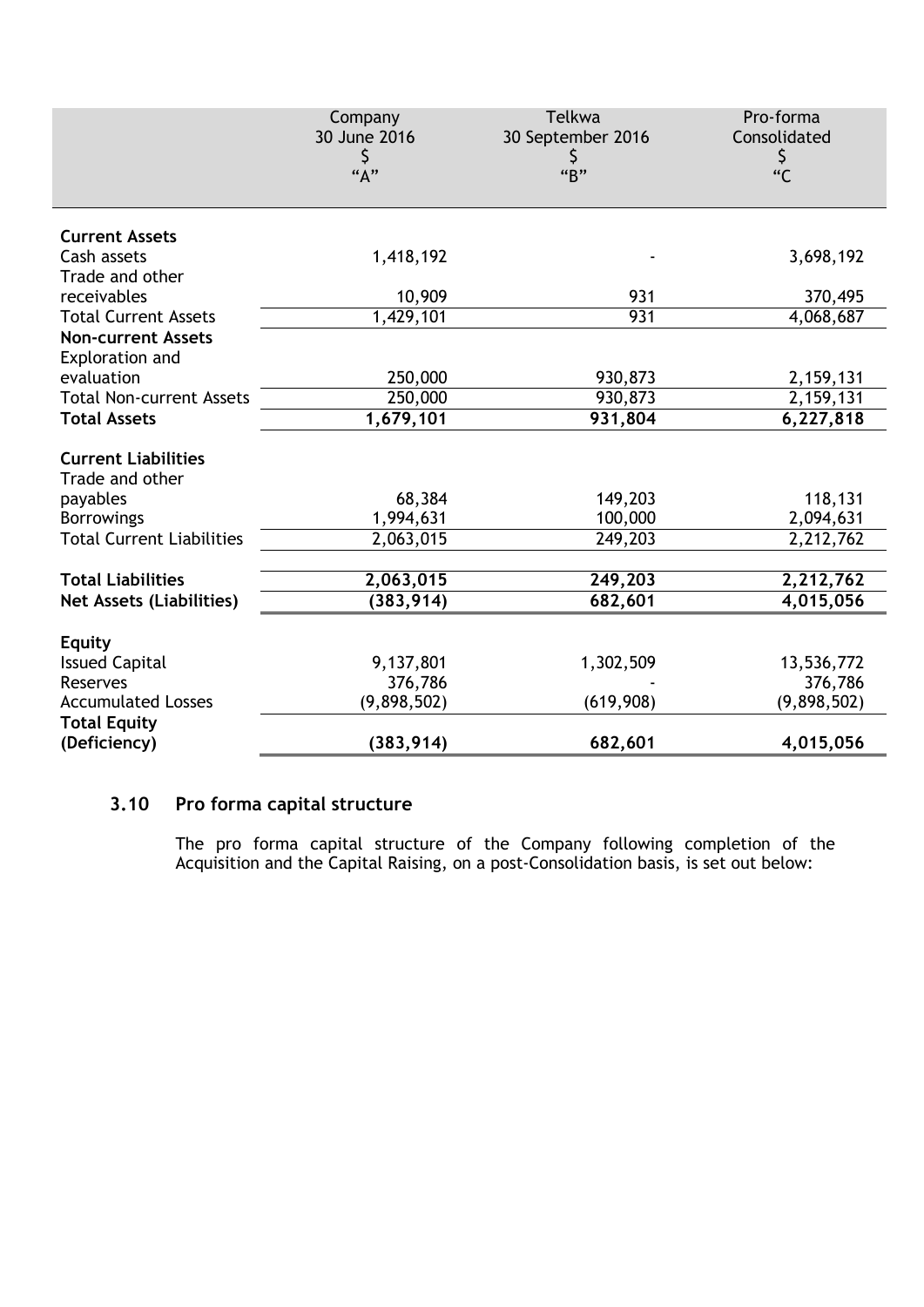|                                                 | <b>Shares</b>  | <b>Options</b> |
|-------------------------------------------------|----------------|----------------|
| Current issued capital                          | 40,613,335     | 820,0001       |
| <b>Consideration Shares</b><br>(Resolution 2)   | 50,000,000     | <b>Nil</b>     |
| <b>Capital Raising Shares</b><br>(Resolution 3) | $66,666,667^2$ | <b>Nil</b>     |
| <b>CDC Shares</b>                               | 10,956,282     | Nil            |
| <b>CSC Shares</b>                               | 1,260,000      | <b>Nil</b>     |
| <b>TOTAL</b>                                    | 169,496,284    | 820,000        |

#### **Notes:**

- 1. Unquoted Options exercisable at \$0.2475 each on or before 27 November 2018.
- 2. Assumes the Maximum Capital Raising is fully subscribed.

The above table is a statement of current intentions as at the date of this Notice and is subject to change.

#### **3.11 Voting Power of Telkwa Vendors**

The Telkwa Vendors currently do not have any voting power in the Company and have confirmed to the Company that they are not associates of each other, or related parties of the Company. The Telkwa Vendors will have the following voting power in the Company on completion of the Acquisition, assuming the Maximum Capital Raising is fully subscribed:

| <b>Vendor</b>                                                                               | No.<br>Shares in | No. of<br>Consideration | <b>Voting Power</b>                  |                                                    |  |
|---------------------------------------------------------------------------------------------|------------------|-------------------------|--------------------------------------|----------------------------------------------------|--|
|                                                                                             | <b>Telkwa</b>    | <b>Shares</b>           | Minimum<br>Capital<br><b>Raising</b> | <b>Maximum</b><br><b>Capital</b><br><b>Raising</b> |  |
| Mark Gray                                                                                   | 8,000            | 25,000,000              | 17.5%                                | 14.75%                                             |  |
| <b>Holdings</b><br>Salisbury<br>Australia Pty Ltd as<br>trustee for<br>Natasa<br>Mining Ltd | 8,000            | 25,000,000              | 17.5%                                | 14.75%                                             |  |
| <b>TOTAL</b>                                                                                | 16,000           | 50,000,000              | 35.0%                                | 29.50%                                             |  |

ASX has advised the Company that item 6 of Appendix 9B of the Listing Rules will apply such that the Consideration Shares will be subject to escrow until 12 months after their issue.

Mr Jonathan Reynolds, a Director, is the finance director of Natasa Mining Ltd (**Natasa**), one of the beneficial shareholders of Telkwa. Mr Reynolds does not hold any shares in Natasa and is not considered to control Natasa. Consequently, Natasa is not considered to be a related party of the Company.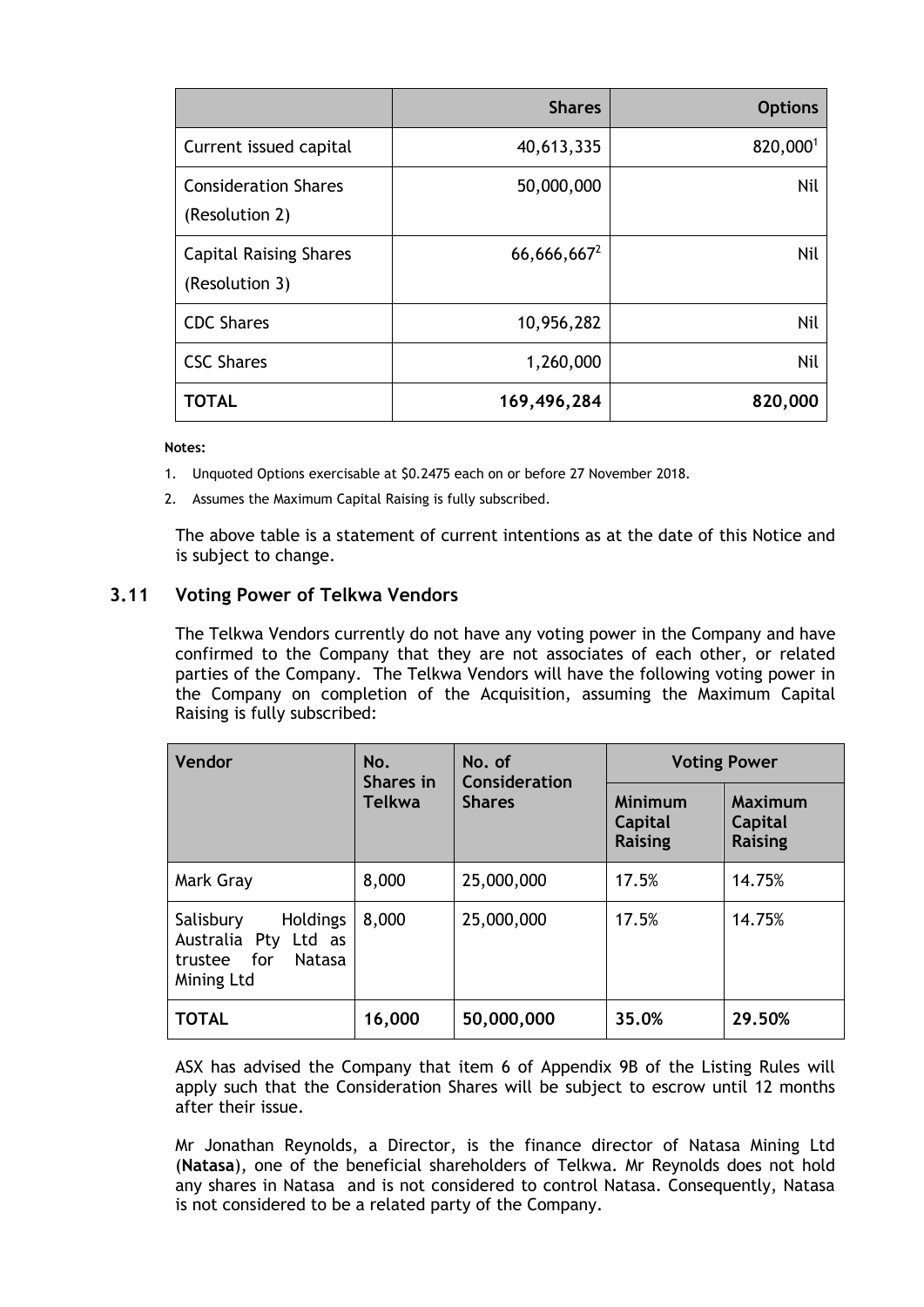### **3.12 Use of funds**

The Company intends to use the funds raised under the Capital Raising, together with the Company's existing cash reserves post-Acquisition, in the 8 months following the completion of the Acquisition as follows:

| <b>Funds available</b>                                                                |                                             | Amount                                      |
|---------------------------------------------------------------------------------------|---------------------------------------------|---------------------------------------------|
| Existing cash reserves of the Company <sup>1</sup>                                    |                                             | \$90,000                                    |
| Funds raised from the Minimum Capital Raising                                         |                                             | \$1,500,000                                 |
| Funds raised from the Maximum Capital Raising                                         |                                             | \$2,500,000                                 |
| <b>Allocation of funds</b>                                                            | Amount (\$)                                 |                                             |
|                                                                                       | Minimum<br><b>Capital</b><br><b>Raising</b> | <b>Maximum</b><br>Capital<br><b>Raising</b> |
| Expenses of the Acquisition (including Capital<br>Raising fees)                       | \$160,000                                   | \$220,000                                   |
| Expenditure on existing projects <sup>2</sup>                                         | \$12,000                                    | \$12,000                                    |
| Expenditure on Telkwa Project <sup>3</sup>                                            | \$1,020,000                                 | \$1,820,000                                 |
| General working capital, including corporate and<br>administrative costs <sup>4</sup> | \$308,000                                   | \$448,000                                   |
| <b>Total</b>                                                                          | \$1,500,000                                 | \$2,500,000                                 |

#### **Notes:**

- 1. These funds represent existing cash held by the Company at or around the date of this Notice. The Company expects to incur costs within the ordinary course of its business, which will diminish this amount prior to completion of the Acquisition.
- 2. This expenditure is intended to be committed to exploration licence rental payments and related costs.
- 3. This expenditure is intended to be committed as follows:
	- a. engagement and consultation with Canadian First Nations in relation to the Telkwa Project before the end of 2016;
	- b. the commencement of baseline studies for the Telkwa Project in 2017; and
	- c. a feasibility study to support he applications for a small mine permit for the Telkwa Project.
- 4. General working capital will be utilised by the Company to pay for the corporate and administration costs of the Company generally and cost overruns in forecast expenditures (if any).

It is intended that the Minimum Capital Raising will fund the Company through to the latter half of 2017, by which time an additional capital raising or other funding options will be required in order to complete all studies to file for, and negotiate the granting of, a small mine permit.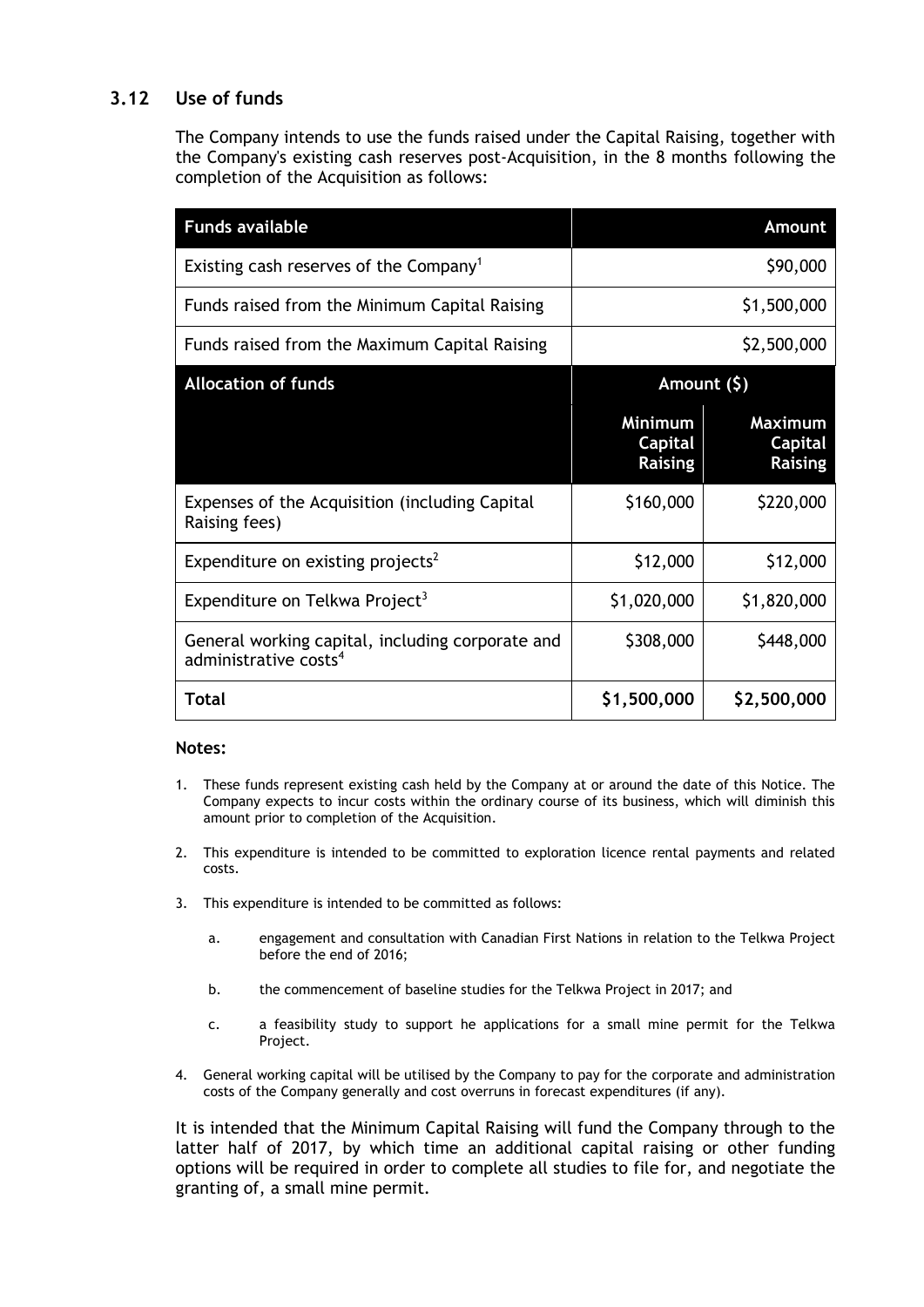The above table is a statement of current intentions as at the date of this Notice. Shareholders should note that, as with any budget, the allocation of funds set out in the above table may change depending on a number of factors, including the outcome of operational and development activities, regulatory developments and market and general economic conditions. In light of this, the Board reserves the right to alter the way the funds are applied.

The use of further equity funding or Share placements will be considered by the Board where it is appropriate to accelerate a specific project.

It is possible that future acquisitions that may be contemplated may exceed the current or projected financial resources of the Company and it is expected that these acquisitions would be funded by project finance and/or equity issues (subject to any required Shareholder approvals).

#### <span id="page-17-0"></span>**3.13 Key Dates**

| Event                                                                                                             | <b>Key Dates</b>  |
|-------------------------------------------------------------------------------------------------------------------|-------------------|
| <b>Execution of Acquisition Agreement</b>                                                                         | 16 September 2016 |
| Announcement of Acquisition                                                                                       | 16 September 2016 |
| <b>Shareholder Meeting</b><br>ASX notified whether Shareholders' approval has been<br>granted for the Resolutions | 8 November 2016   |
| Last day for trading in pre-Consolidated Shares                                                                   | 9 November 2016   |
| Trading in Consolidated Shares on a deferred settlement<br>basis commences                                        | 10 November 2016  |
| Last day to register transfers on a pre-Consolidation basis                                                       | 11 November 2016  |
| Registration of Securities on a post-Consolidation basis                                                          | 14 November 2016  |
| Issue of new holding statements<br>Deferred settlement trading ends                                               | 18 November 2016  |
| Normal trading starts on a post-Consolidation basis                                                               | 21 November 2016  |
| Completion of Acquisition and issue of Capital Raising Shares                                                     | 23 November 2016  |

### **3.14 Board intentions if the Acquisition Resolutions are passed**

If the Acquisition Resolutions are passed and the Acquisition completes, it is the Board's intention to focus on the following activities:

- (a) commence exploration activities and desktop reviews of the Telkwa Project;
- (b) maintain the Company's existing projects and continue review of options to extract value; and
- (c) continue to investigate complementary acquisitions.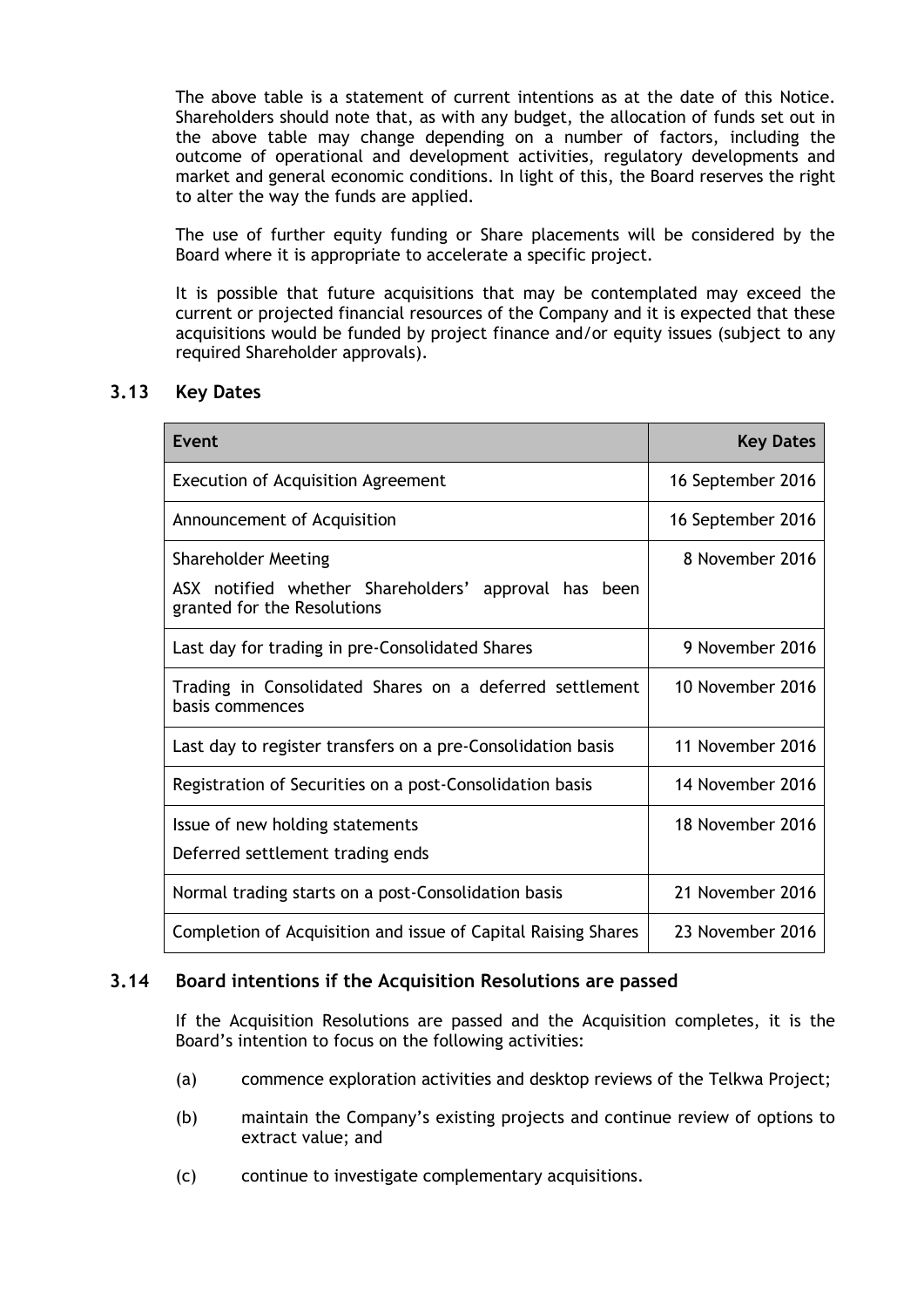### **3.15 Plans for the Company if the Acquisition Resolutions are not passed**

If the Acquisition Resolutions are not passed and the Acquisition is not completed, the Company will continue to look for potential projects in order to continue to take the Company forward.

#### **3.16 Advantages of the Acquisition**

The Directors are of the view that the following non-exhaustive list of advantages may be relevant to a Shareholder's decision on how to vote on each Acquisition Resolution:

- (a) British Columbia is a favourable region for coal exploration as it boasts an abundance of high quality coals, well-developed rail and port infrastructure with excess capacity, access to deep sea ports, competitive shipping distance to Asia, and a generally positive government stance on mining.
- (b) the Acquisition represents a significant opportunity for the Company to increase the scale of its activities which should increase the number and size of the investor pool that may invest in the Company's Shares; and
- (c) the Acquisition provides the Company with the opportunity to increase the value of the Company.

#### **3.17 Disadvantages of the Acquisition**

The Directors are of the view that the following non-exhaustive list of disadvantages may be relevant to a Shareholder's decision on how to vote on each Acquisition Resolution:

- (a) upon completion of the Acquisition, the Company will have a substantial area of focus on coal exploration in British Columbia, which may not be consistent with the objectives of all Shareholders;
- (b) the Telkwa Project may not turn out to be commercially viable and thus losses may be incurred. In general terms, investments in listed exploration companies should be considered highly speculative; and
- (c) the Acquisition and the Capital Raising will result in the issue of Shares to the Telkwa Vendors and new investors, which will have a dilutionary effect on the holdings of Shareholders.

#### **3.18 Risks associated with the Acquisition**

Shareholders should be aware that if the Acquisition is approved and completed, the Company will be changing the scale of its activities and may be subject to additional or increased risks.

The risks and uncertainties described below are not intended to be exhaustive. There may be additional risks and uncertainties that the Company is unaware of or that the Company currently considers to be immaterial, which may affect the Company.

#### (a) **Specific risks relating to the Company**

(i) **Farm-in agreement risk**

The Company's interest in the Telkwa Project will be held through the farm-in agreement with Altius Minerals Corporation. There is a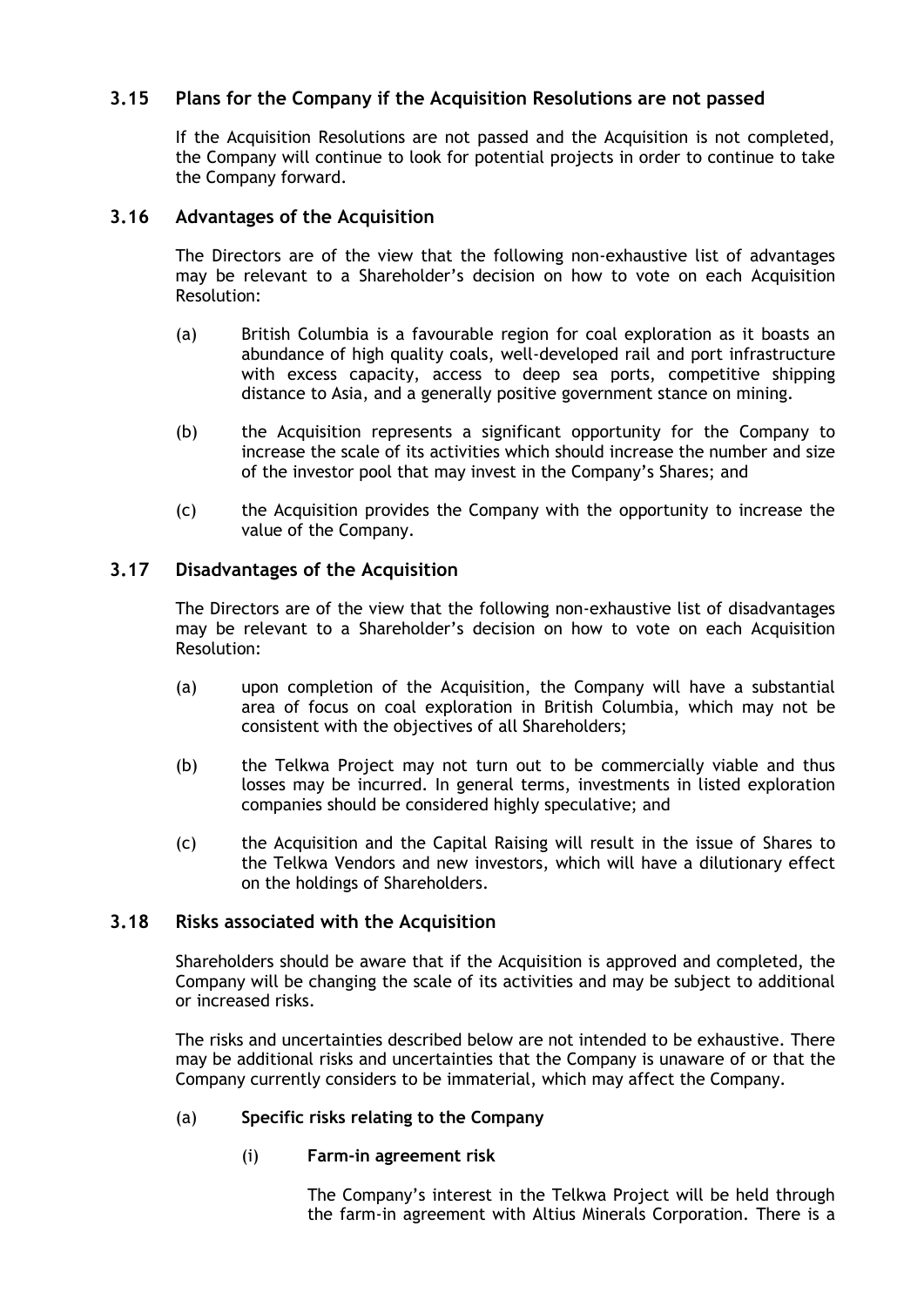risk that the financial failure or default of Altius may adversely affect the operations and performance of the Company.

#### (ii) **Additional requirements for capital**

It is considered that the funds raised by the Capital Raising will be sufficient to meet the immediate objectives of the Company following completion of the Acquisition.

However, the Company will require additional capital to fund further exploration or development of its existing or new projects, including the Telkwa Project.

The Company may seek to raise further funds through equity or debt financing, joint ventures, production sharing arrangements or other means. Failure to obtain sufficient financing for the Company's activities and future projects may result in the delay and indefinite postponement of exploration, development or production on the Telkwa Project or even loss of a property interest.

There can be no assurance that additional finance will be available when needed or, if available, the terms of the financing might not be favourable to the Company and might involve substantial dilution to Shareholders.

#### (iii) **Exploration and development**

Mineral exploration and project development are high risk undertakings.

There can be no assurance that exploration of the Telkwa Project (or any of the Company's existing or future projects) will result in the discovery of an economic ore deposit. Even if an apparently viable deposit is identified, there is no guarantee that it can be economically exploited. Until the Company is able to realise value from its mineral projects, it is likely to incur ongoing operating losses.

#### (iv) **Drilling and exploration programmes**

There are operational risks associated with the Company's planned drilling and exploration programs for the Telkwa Project. The planned surface sampling, drilling and exploration programs may be affected by a range of factors, including (but not limited to): geological and ground access conditions; unanticipated operational and technical difficulties encountered in sampling and drilling activities; adverse weather conditions, environmental accidents, and unexpected shortages or increases in the costs of consumables, spare parts, and labour; mechanical failure of operating plant and equipment; prevention of access by reason of political or civil unrest, outbreak of hostilities, outbreak of disease, inability to obtain regulatory consents or approvals; terms imposed by government on development of mining projects including conditions such as equity participation, royalty rates and taxes; and risks of default or non-performance by third parties providing essential services.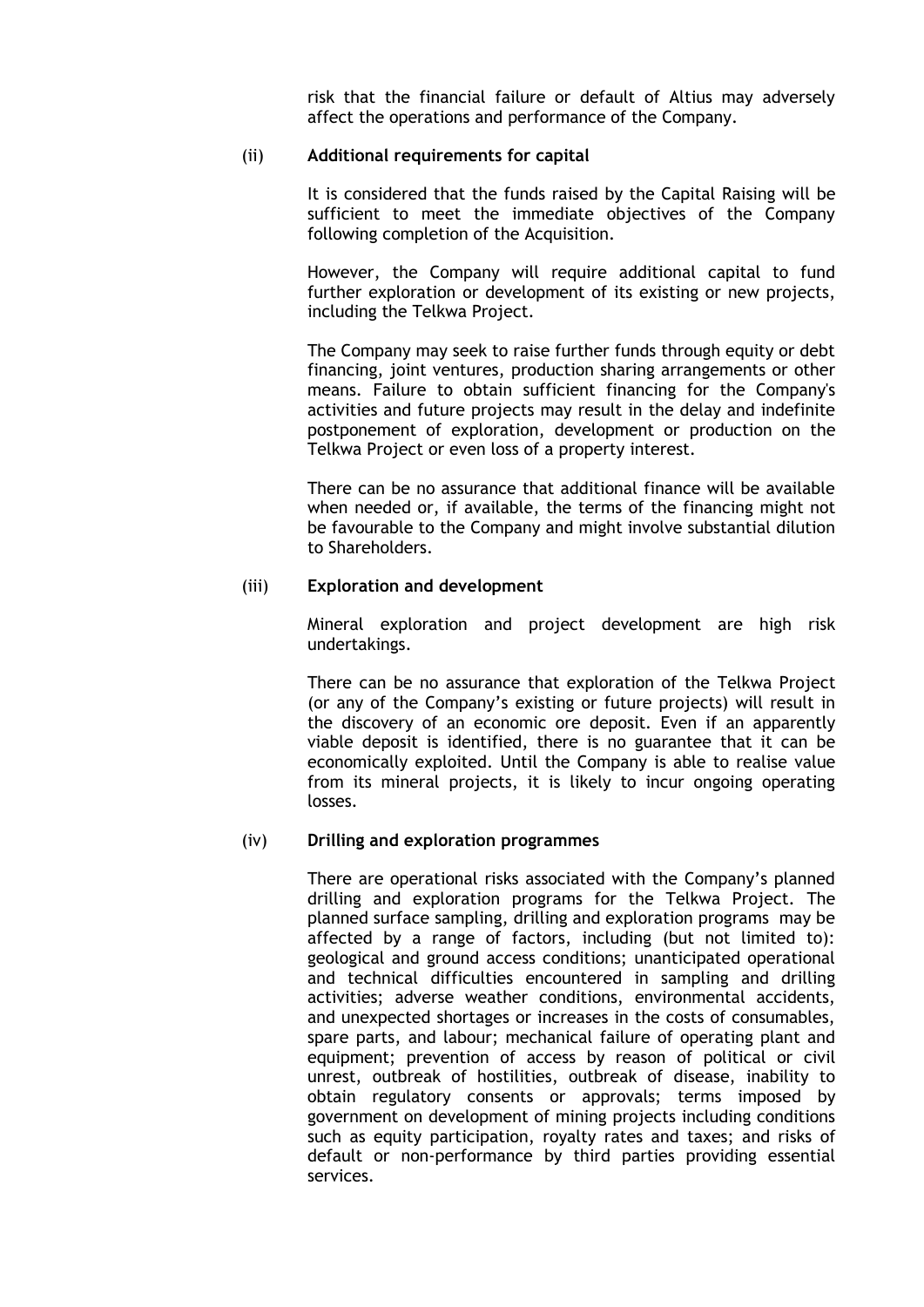No assurance can be given that planned and future exploration will be successful or that a commercial mining operation will eventuate at the Telkwa Project, or any of the Company's existing mineral projects.

(v) **Title** 

The claims comprising the Telkwa Project are governed by legislation relating to grant, renewal and forfeiture. There is no guarantee that current or future applications, conversions or renewals of tenure will be approved, including any small or major permit applications.

The claims will be subject to a number of specific legislative conditions including payment of rent and meeting minimum annual expenditure commitments. The inability to meet these conditions in relation to the coal licenses could affect the standing of these coal licenses or restrict their ability to be renewed, adversely affecting the operations, financial position and performance of the Company.

#### (vi) **First Nations risk**

The ability of the Company to progress from the exploration phase to the development and mining phases of operations will require successful negotiations with the relevant First Nation interest groups which cannot be guaranteed. First Nations interests may adversely affect the Company's operations and its ability to explore or develop tenements in a timely manner.

#### (vii) **Sovereign and political risk**

The activities related to the Telkwa Project will be governed by Canadian law.

The Directors consider that the Canadian government supports the development of natural resources by foreign investors. However, there is no assurance that future political and economic conditions in Canada will not result in the Canadian government adopting different policies regarding foreign development and ownership of mineral resources. Any changes in policy may result in legislative changes affecting ownership of assets, taxation, rates of exchange, environmental protection, labour relations, repatriation of income and return on capital, all of which may affect the Company's ability to develop the coal claims.

Any potential future Canadian operations of the Company are subject to a number of risks, including: potential difficulties in enforcing agreements and collecting receivables through foreign local systems, potential difficulties in protecting rights and interests in assets, increases in costs for transportation and shipping, and restrictive governmental actions, such as imposition of trade quotas, tariffs and other taxes.

Any of these factors could materially and adversely affect the Company's business, results of operations and financial condition.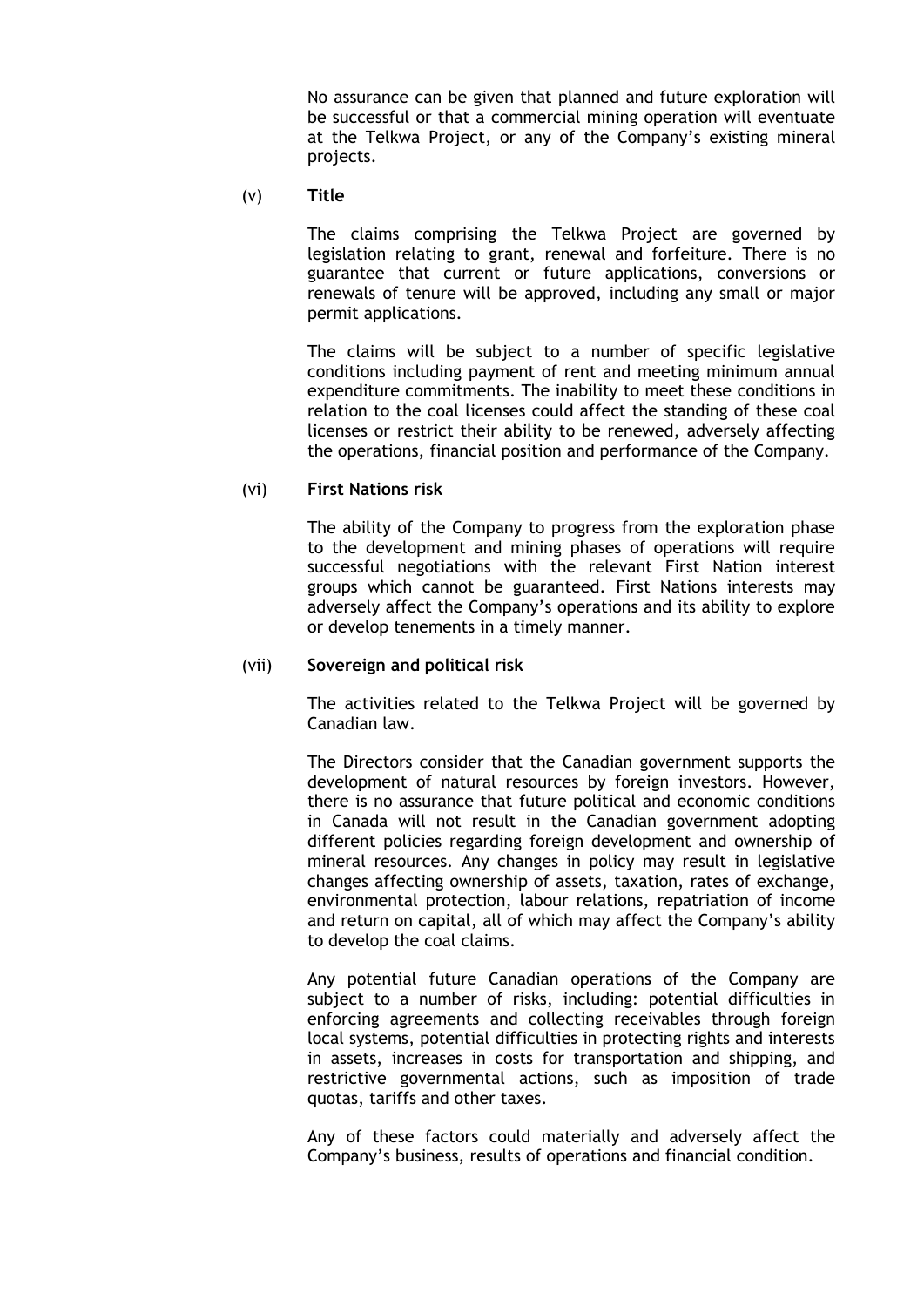#### (viii) **Environment**

The Telkwa Project is subject to laws and regulations regarding environmental matters and the Company will require approvals from and compliance with all relevant authorities.

The Company is unable to predict the effect of additional environmental laws and regulations that may be adopted in the future, including whether any such laws or regulations would materially increase the Company's cost of doing business or affect its operations in any area.

#### (ix) **No market sector diversification**

As the Company will be entirely exposed to the mining, and in particular the coal mining, sector, its business performance may be affected should this sector perform poorly.

#### (b) **General risks relating to the Company**

#### (i) **Economic risks**

General economic conditions, introduction of tax reform, new legislation, movements in interest and inflation rates and currency exchange rates may have an adverse effect on the Company's business activities and potential exploration and development programs, as well as on its ability to fund those activities.

#### (ii) **Force majeure**

The Company's projects now or in the future may be adversely affected by risks outside the control of the Company, including labour unrest, civil disorder, war, subversive activities or sabotage, fires, floods, explosions or other catastrophes, epidemics or quarantine restrictions.

#### (iii) **Market conditions**

Share market conditions may affect the value of the Company's Shares regardless of the Company's operating performance. Share market conditions are affected by many factors such as:

- (A) general economic outlook;
- (B) introduction of tax reform or other new legislation;
- (C) interest rates and inflation rates;
- (D) changes in investor sentiment toward particular market sectors;
- (E) the demand for, and supply of, capital; and
- (F) terrorism or other hostilities.

The market price of securities can fall as well as rise and may be subject to varied and unpredictable influences on the market for equities in general and resources stocks in particular. Neither the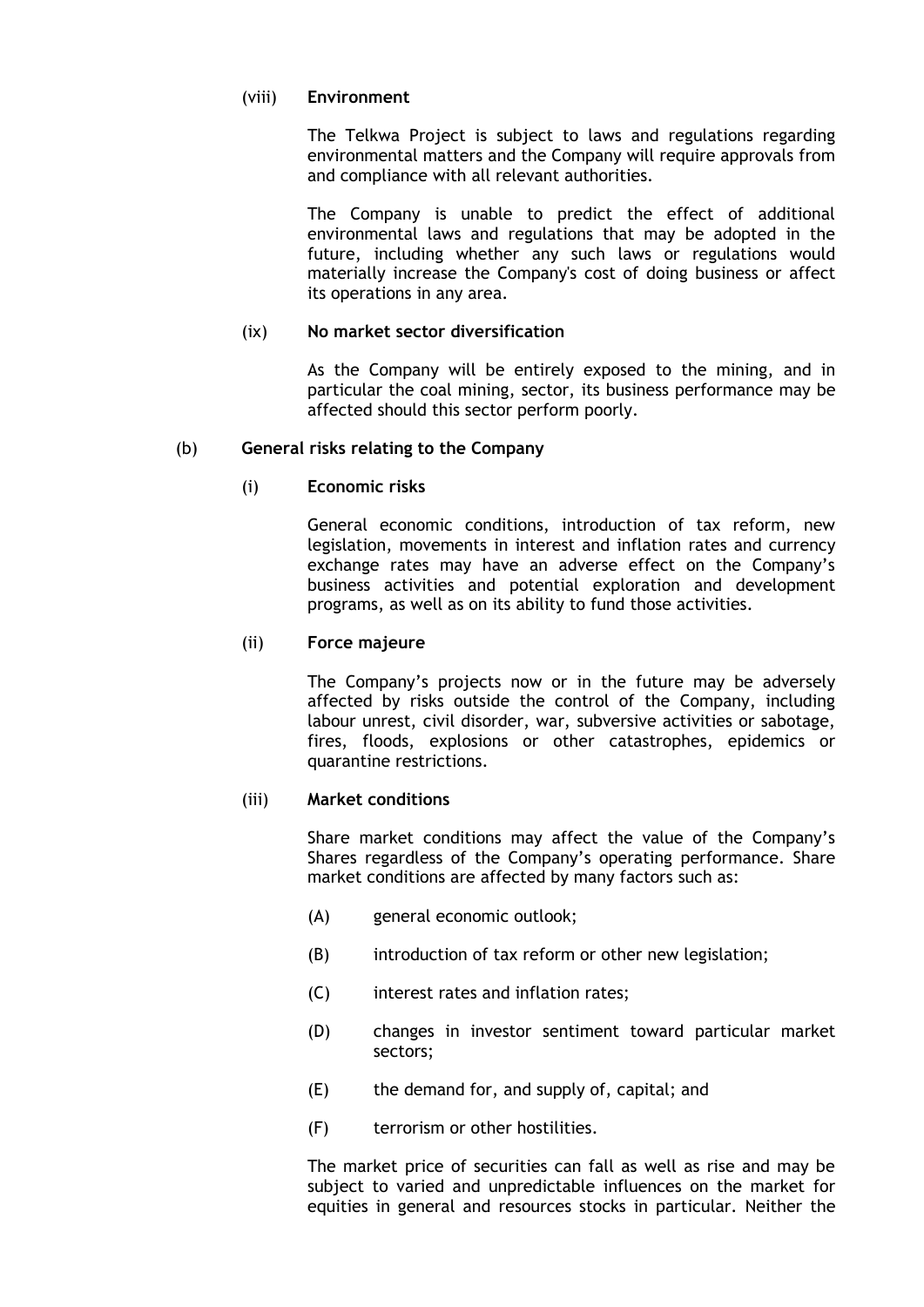Company nor the Directors warrant the future performance of the Company or any return to Shareholders arising from the transactions the subject of this Notice or otherwise.

#### **3.19 Directors' interests in the Acquisition**

None of the Company's Directors have any interest in the Acquisition other than as disclosed in this Notice.

# **4. Resolution 1 – Approval to change in scale of activities**

#### **4.1 General**

Resolution 1 seeks the approval of Shareholders for a change in the scale of the Company's activities via the acquisition of 100% of the issued share capital of Telkwa.

A detailed description of the proposed Acquisition is outlined in Section [3.4](#page-8-1) above.

#### **4.2 Listing Rule 11.1**

Listing Rule 11.1 provides that where an entity proposes to make a significant change, either directly or indirectly, to the nature or scale of its activities, it must provide full details to ASX as soon as practicable and comply with the following:

- (a) provide to ASX information regarding the change and its effect on future potential earnings, and any information that ASX asks for;
- (b) if ASX requires, obtain the approval of holders of its shares and any requirements of ASX in relation to the notice of meeting; and
- (c) if ASX requires, meet the requirements of Chapters 1 and 2 of the Listing Rules as if the company were applying for admission to the official list of ASX.

ASX has confirmed to the Company that given the significant change in the scale of the Company upon completion of the Acquisition, it requires the Company to obtain the approval of its Shareholders for the Acquisition. ASX has confirmed that it will not require the Company to re-comply with the admission requirements set out in Chapters 1 and 2 of the Listing Rules.

For this reason, the Company is seeking Shareholder approval for the Company to change the scale of its activities under Listing Rule 11.1.2.

Details of the assets to be acquired by the Company and the proposed changes to the structure and operations of the Company are provided throughout this Explanatory Memorandum.

#### **4.3 Board recommendation**

The Board recommends that Shareholders vote in favour of Resolution 1.

Resolution 1 is an ordinary resolution.

The Chairman intends to exercise all available proxies in favour of Resolution 1.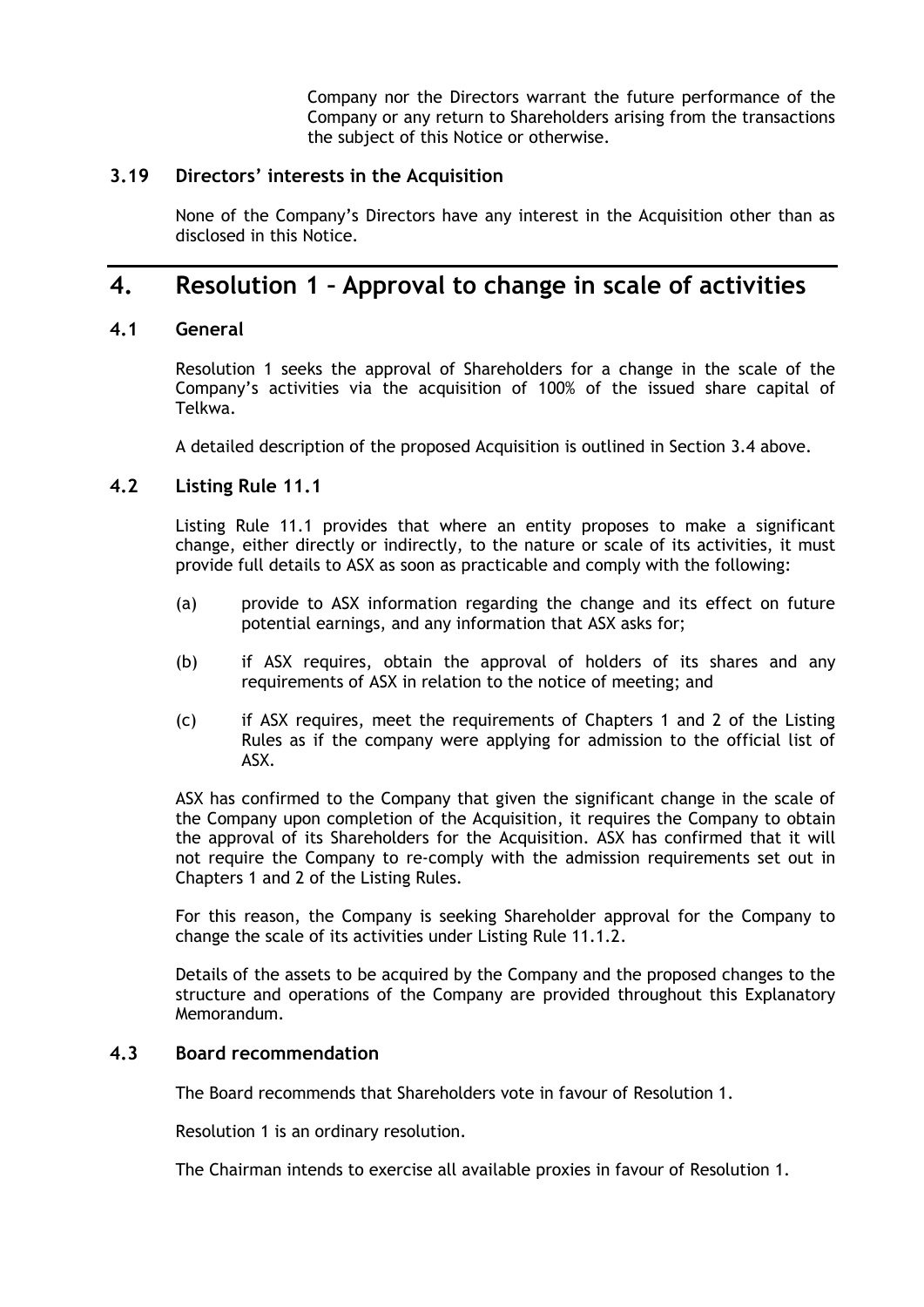# **5. Resolution 2 – Approval to issue Consideration Shares**

### **5.1 General**

Resolution 2 seeks Shareholder approval for the issue of the Consideration Shares.

### <span id="page-23-0"></span>**5.2 Listing Rule 7.1**

Listing Rule 7.1 provides that a company must not, subject to specified exceptions, issue or agree to issue more Equity Securities during any 12 month period than that amount which represents 15% of the number of fully paid ordinary securities on issue at the commencement of that 12 month period.

The effect of Resolution 2 will be to allow the Company to issue the Consideration Shares during the period of three months after the Meeting (or a longer period, if allowed by ASX), without using the Company's 15% annual placement capacity.

#### **5.3 Technical information required by Listing Rule 7.3**

Pursuant to and in accordance with Listing Rule 7.3, the following information is provided in relation to the issue of the Consideration Shares:

- (a) 50,000,000 Shares are to be issued as Consideration Shares (on a post-Consolidation basis);
- (b) the Consideration Shares will be issued no later than 3 months after the date of the Meeting (or such later date as permitted by any ASX waiver or modification of the Listing Rules);
- (c) the Consideration Shares are issued in consideration for the Telkwa Vendors' shares in Telkwa and will therefore be issued at an issue price of nil;
- (d) the Consideration Shares will be issued to the Telkwa Vendors (or their respective nominees);
- (e) the Consideration Shares will be fully paid ordinary shares in the capital of the Company issued on the same terms and conditions as the Company's existing Shares (subject to the 12 month escrow period applied by ASX);
- (f) no funds will be raised from the issue of the Consideration Shares as they are to be issued in consideration for the Vendors' shares in Telkwa;
- (g) it is intended that the Consideration Shares will be issued on the same date, being the date of completion of the Acquisition; and
- (h) a voting exclusion statement is included in the Notice.

#### **5.4 Board recommendation**

The Board recommends that Shareholders vote in favour of Resolution 2.

Resolution 2 is an ordinary resolution.

The Chairman intends to exercise all available proxies in favour of Resolution 2.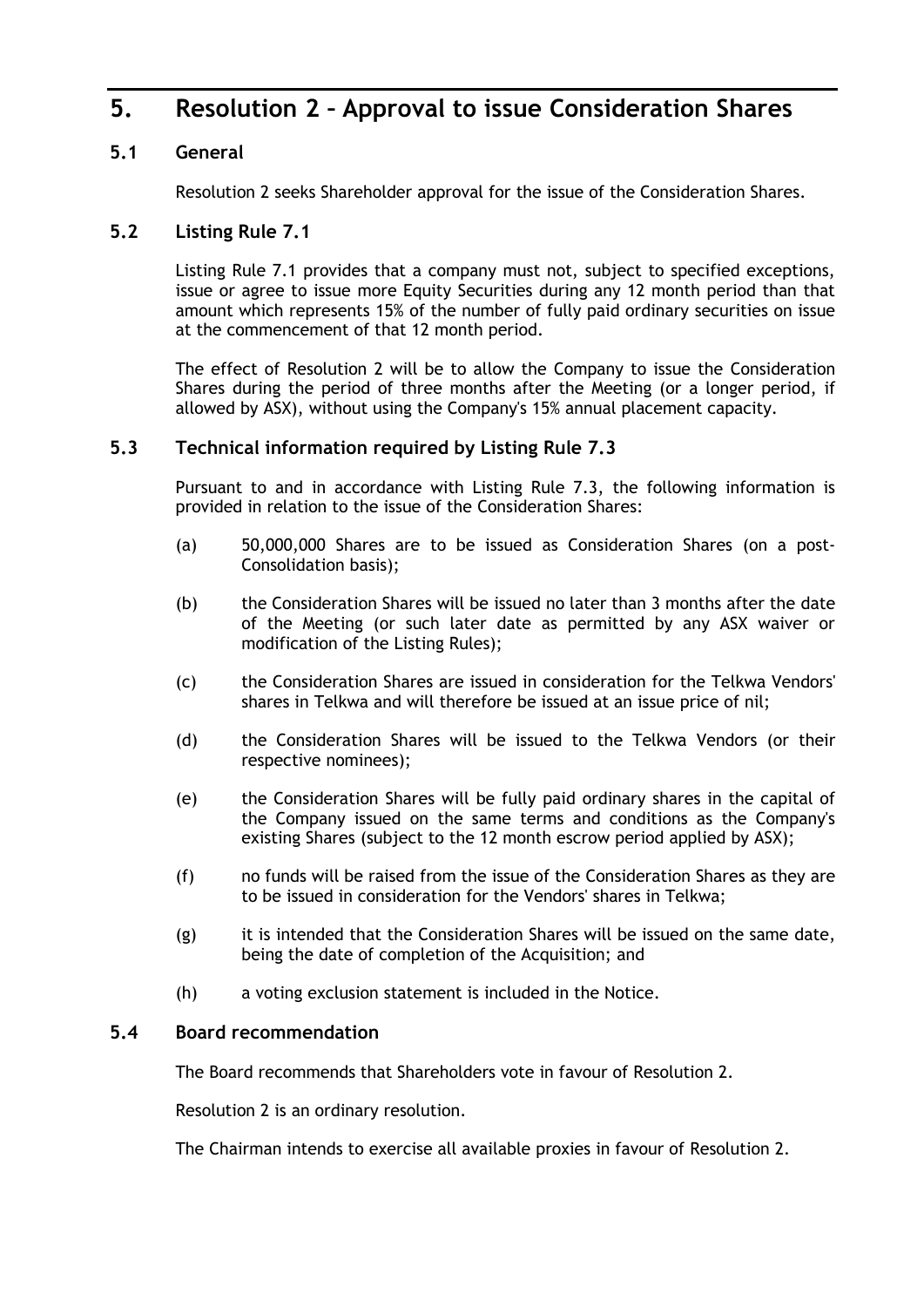# **6. Resolution 3 – Approval to issue Capital Raising Shares**

### **6.1 General**

Resolution 3 seeks Shareholder approval for the issue of the Capital Raising Shares.

### **6.2 Listing Rule 7.1**

A summary of Listing Rule 7.1 is contained in Section [5.2](#page-23-0) above.

The effect of Resolution 3 will be to allow the Company to issue the Capital Raising Shares during the period of 3 months after the Meeting (or a longer period, if allowed by ASX), without using the Company's 15% annual placement capacity.

### **6.3 Technical information required by Listing Rule 7.3**

Pursuant to and in accordance with Listing Rule 7.3, the following information is provided in relation to the Capital Raising:

- (a) the maximum number of Shares to be issued as Capital Raising Shares is 66,666,667 (on a post-Consolidation basis);
- (b) the Capital Raising Shares will be issued no later than 3 months after the date of the Meeting (or such later date to the extent permitted by any ASX waiver or modification of the Listing Rules);
- (c) the issue price of the Capital Raising Shares will be \$0.0375 per Share;
- (d) the Capital Raising Shares are to be issued to sophisticated or professional investors who are not related parties of the Company;
- (e) the Capital Raising Shares will be fully paid ordinary shares in the capital of the Company issued on the same terms and conditions as the Company's existing Shares;
- (f) the Company's intended use of the funds raised from the Capital Raising is set out in Section 3.12 above;
- (g) it is intended that the Capital Raising Shares will be issued on the same date, being the date of completion of the Capital Raising; and
- (h) a voting exclusion statement is included in the Notice.

#### **6.4 Board recommendation**

The Board recommends that Shareholders vote in favour of Resolution 3.

Resolution 3 is an ordinary resolution.

The Chairman intends to exercise all available proxies in favour of Resolution 3.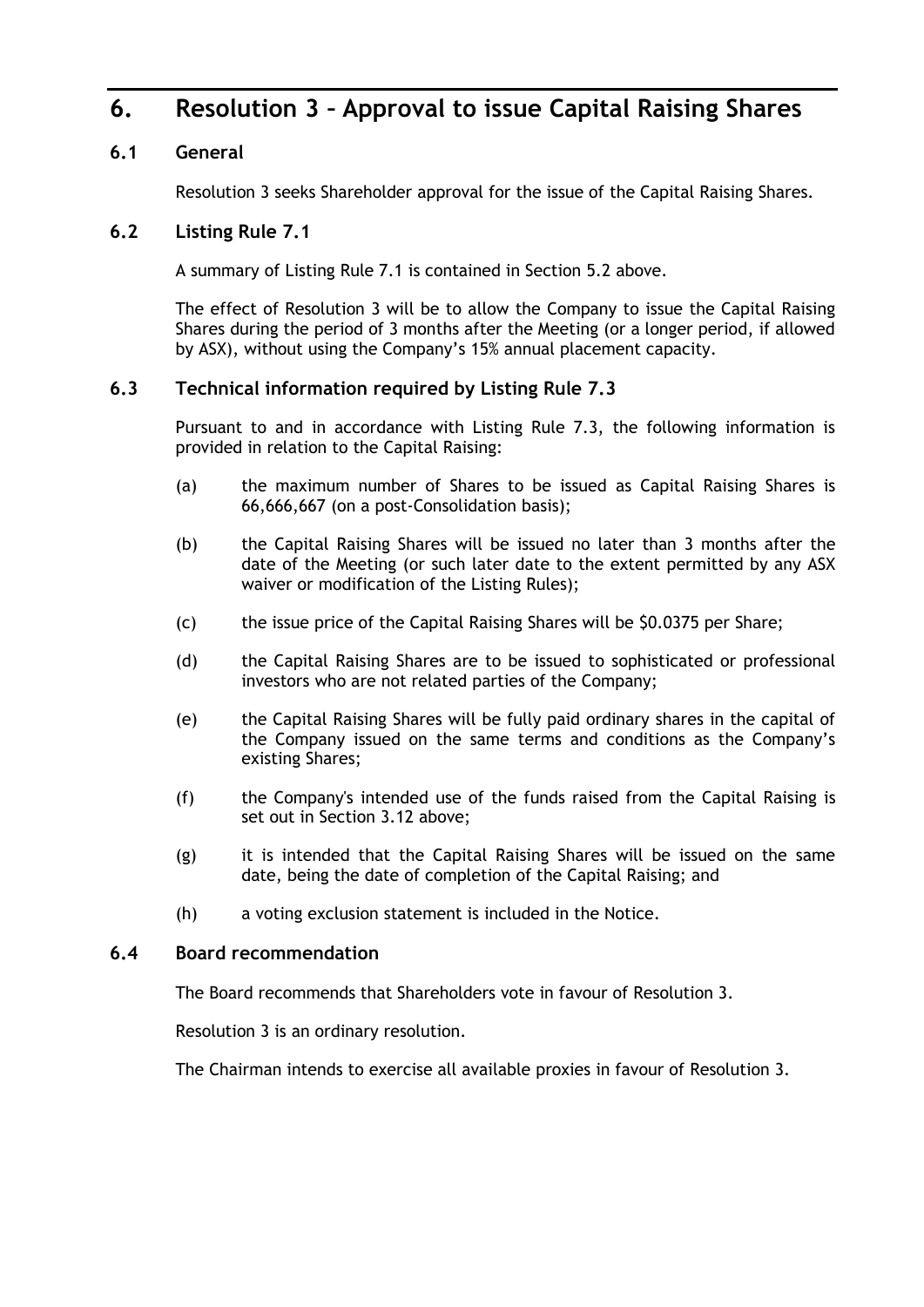# **7. Resolution 4 – Approval to issue CDC Shares**

### **7.1 General**

Resolution 4 seeks Shareholder approval for the issue of the CDC Shares.

### **7.2 Listing Rule 7.1**

A summary of Listing Rule 7.1 is contained in Section [5.2](#page-23-0) above.

The effect of Resolution 4 will be to allow the Company to issue the CDC Shares during the period of 3 months after the Meeting (or a longer period, if allowed by ASX), without using the Company's 15% annual placement capacity.

### **7.3 Technical information required by Listing Rule 7.3**

Pursuant to and in accordance with Listing Rule 7.3, the following information is provided in relation to the issue of the CDC Shares:

- (a) the maximum number of Shares to be issued as CDC Shares is 10,956,282 (on a post-Consolidation basis);
- (b) the CDC Shares will be issued no later than 3 months after the date of the Meeting (or such later date as permitted by any ASX waiver or modification of the Listing Rules);
- (c) the CDC Shares are issued in satisfaction of the CDC Debt and will therefore be issued at an issue price of nil;
- (d) the CDC Shares will be issued to CDC (or its nominees);
- (e) the CDC Shares will be fully paid ordinary shares in the capital of the Company issued on the same terms and conditions as the Company's existing Shares;
- (f) no funds will be raised from the issue of the CDC Shares as they are to be issued in settlement of the CDC Debt;
- (g) it is intended that the CDC Shares will be issued on the same date, being the date of completion of the Acquisition; and
- (h) a voting exclusion statement is included in the Notice.

#### **7.4 Board recommendation**

The Board recommends that Shareholders vote in favour of Resolution 4.

Resolution 4 is an ordinary resolution.

The Chairman intends to exercise all available proxies in favour of Resolution 4.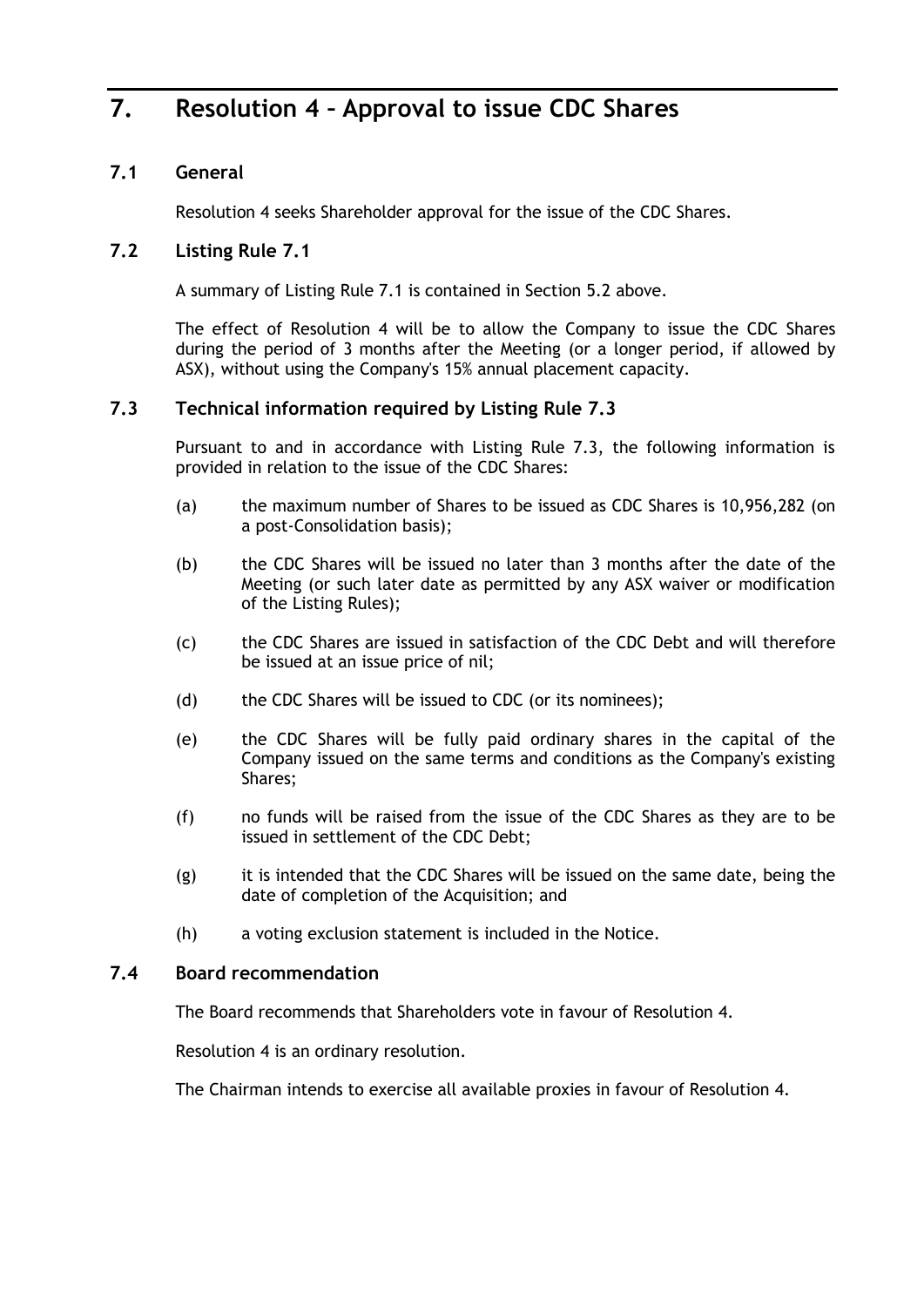# **8. Resolution 5 – Approval to issue CSC Shares**

### **8.1 General**

Resolution 5 seeks Shareholder approval for the issue of the CSC Shares.

### **8.2 Listing Rule 7.1**

A summary of Listing Rule 7.1 is contained in Section [5.2](#page-23-0) above.

The effect of Resolution 5 will be to allow the Company to issue the CSC Shares during the period of 3 months after the Meeting (or a longer period, if allowed by ASX), without using the Company's 15% annual placement capacity.

### **8.3 Technical information required by Listing Rule 7.3**

Pursuant to and in accordance with Listing Rule 7.3, the following information is provided in relation to the issue of the CSC Shares:

- (a) the maximum number of Shares to be issued as CSC Shares is 1,260,000 (on a post-Consolidation basis);
- (b) the CSC Shares will be issued no later than 3 months after the date of the Meeting (or such later date as permitted by any ASX waiver or modification of the Listing Rules);
- (c) the CSC Shares are issued in satisfaction of the CSC Debt and will therefore be issued at an issue price of nil;
- (d) the CSC Shares will be issued to CSC (or its nominees);
- (e) the CSC Shares will be fully paid ordinary shares in the capital of the Company issued on the same terms and conditions as the Company's existing Shares;
- (f) no funds will be raised from the issue of the CSC Shares as they are to be issued in settlement of the CSC Debt;
- (g) it is intended that the CSC Shares will be issued on the same date, being the date of completion of the Acquisition; and
- (h) a voting exclusion statement is included in the Notice.

#### **8.4 Board recommendation**

The Board recommends that Shareholders vote in favour of Resolution 5.

Resolution 5 is an ordinary resolution.

The Chairman intends to exercise all available proxies in favour of Resolution 5.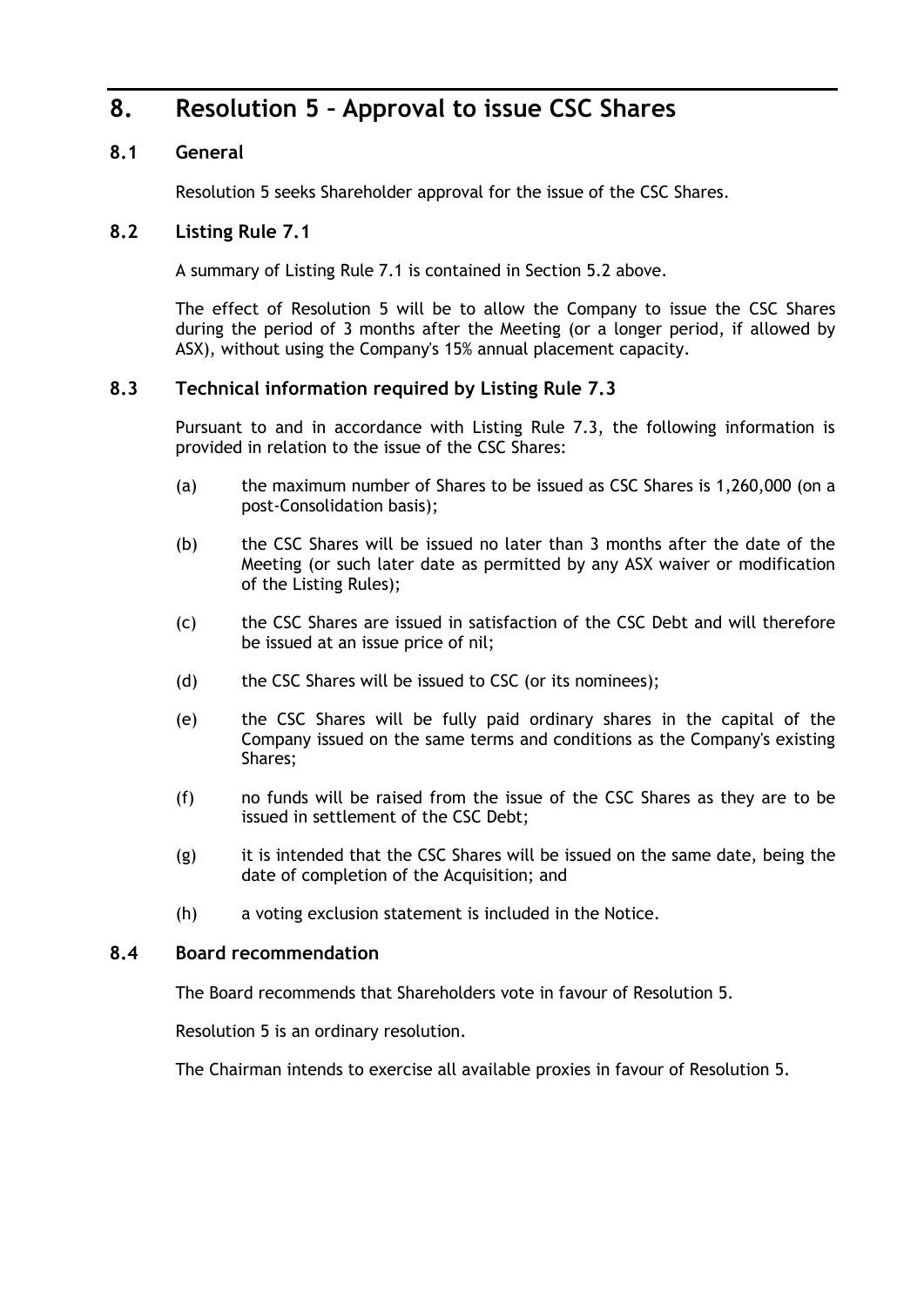# **9. Resolution 6 – Consolidation of capital**

### **9.1 General**

Resolution 6 seeks Shareholder approval for the Company to undertake a consolidation of its capital on a one for five basis (**Consolidation**).

### **9.2 Legal requirements**

Section 254H(1) of the Corporations Act provides that a company may, by a resolution passed in a general meeting of shareholders, convert all or any of its shares into a larger or smaller number of shares.

Listing Rule 7.22.1 also requires that when a listed entity undertakes a consolidation of capital, the number of its options must be consolidated in the same ratio as the ordinary capital and the exercise price must be amended in inverse proportion to that ratio.

#### **9.3 Fractional entitlements**

Not all Shareholders and Optionholders will hold that number of Shares and Options which can be evenly divided by 5.

Where a fractional entitlement occurs, the Company will round that fraction up to the nearest whole Share or Option.

#### **9.4 Effect on capital structure**

The effect of the Consolidation on the capital structure of the Company, as illustrated in the tables below, is that each holding of Shares or Options will be reduced by 1/5 of its current level (subject to rounding).

In addition, the exercise price of the Options will be increased by 5 times its current level.

However, each Shareholder's proportional interest in the Company's capital will remain unchanged as a result of the Consolidation (prior to the issue of the Consideration Shares, Capital Raising Shares, CDC Shares and CSC Shares).

| <b>Shares</b>                 | <b>Pre-Consolidation</b> | <b>Post-Consolidation</b> |
|-------------------------------|--------------------------|---------------------------|
| On issue as at date of Notice | 203,066,674              | 140,613,335               |

| <b>Options</b>                                       | <b>Pre-Consolidation</b> |                          | <b>Post-Consolidation</b> |                          |
|------------------------------------------------------|--------------------------|--------------------------|---------------------------|--------------------------|
|                                                      | <b>Number</b>            | <b>Exercise</b><br>Price | <b>Number</b>             | <b>Exercise</b><br>Price |
| <b>Unquoted Options expiring</b><br>27 November 2018 | 4,100,000                | \$0.0495                 | 820,000                   | \$0.2475                 |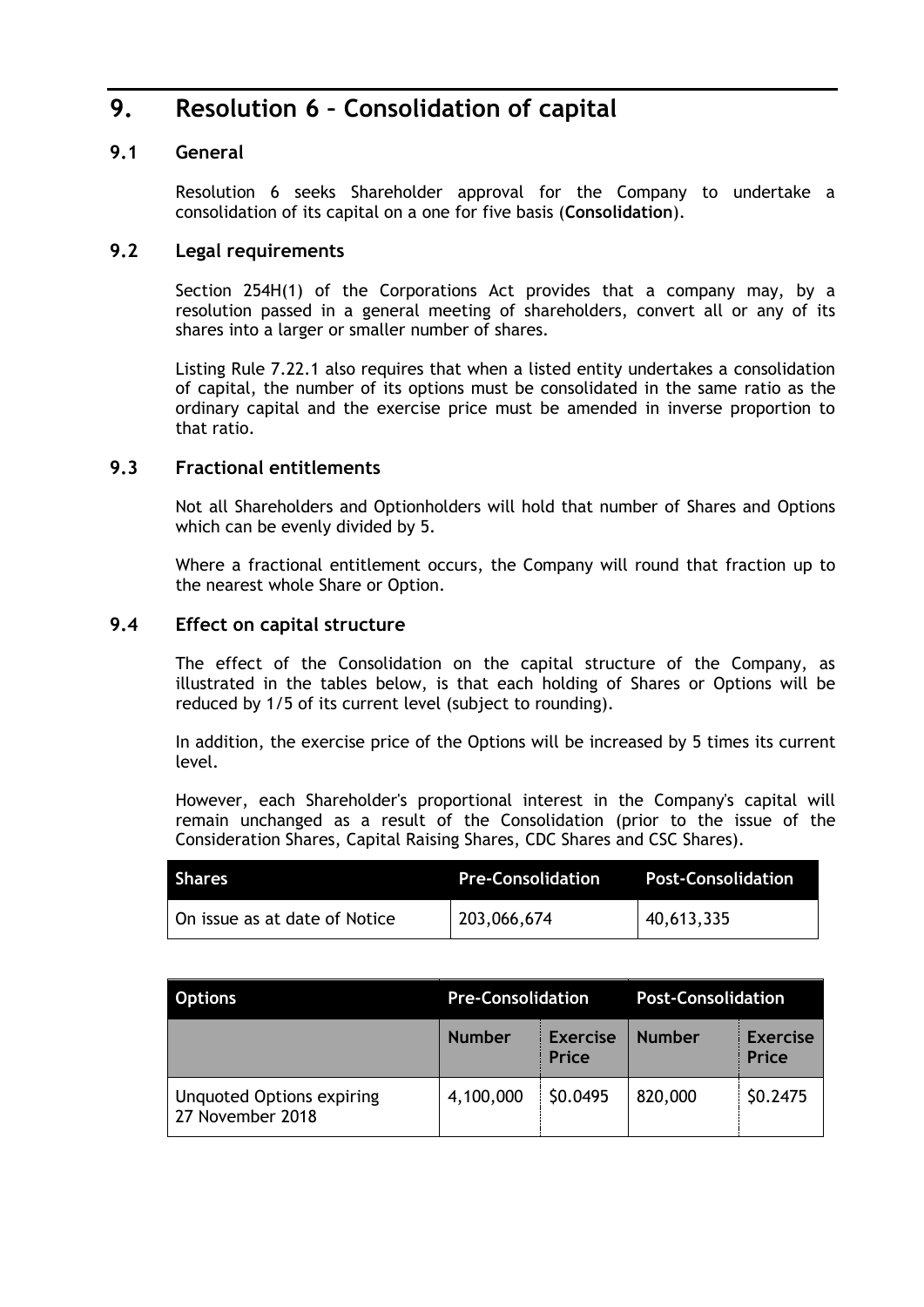### **9.5 Holding statements and certificates**

From the date the Consolidation is approved by Shareholders all holding statements for Shares and Options will cease to have any effect, except as evidence of entitlement to a certain number of Shares or Options as the context requires on a post-Consolidation basis.

After the Consolidation becomes effective, the Company will arrange for new holding statements for Shares and Options to be issued to Shareholders and Optionholders respectively.

It is the responsibility of each Shareholder and Optionholder to check the number of Shares or Options held prior to disposal or exercise (as the case may be).

#### **9.6 Timetable**

If Resolution 6 is passed, the Consolidation will take effect in accordance with the timetable set out in Section [3.13,](#page-17-0) as required by Appendix 7A (paragraph 5) of the Listing Rules. That timetable is a proposed indicative timetable and the Board reserves the right to vary the dates in accordance with the Listing Rules.

#### **9.7 Board recommendation**

The Board recommends that Shareholders vote in favour of Resolution 6.

Resolution 6 is an ordinary resolution.

The Chairman intends to exercise all available proxies in favour of Resolution 6.

### **Ordinary business**

# **10. Resolution 7 – Ratification of previous issue of Shares**

#### **10.1 Background**

On 16 September 2016, the Company announced that it had agreed to issue 26,400,000 Shares at \$0.005 per Share to sophisticated and professional investors who are not related parties of the Company. The issue of these Shares raised approximately \$132,000 (before costs).

#### **10.2 Listing Rule 7.1**

A summary of Listing Rule 7.1 is contained in Section [5.2](#page-23-0) above.

#### **10.3 Listing Rule 7.4**

Listing Rule 7.4 provides an exception to Listing Rule 7.1. It provides that where a company in general meeting ratifies the previous issue of securities made pursuant to Listing Rule 7.1 (and provided that the previous issue did not breach Listing Rule 7.1), those securities will be deemed to have been made with shareholder approval for the purpose of Listing Rule 7.1.

The effect of Resolution 7 will be to allow the Company to retain the flexibility to issue Equity Securities in the future up to the 15% annual placement capacity set out in Listing Rule 7.1 without the requirement to obtain prior Shareholder approval.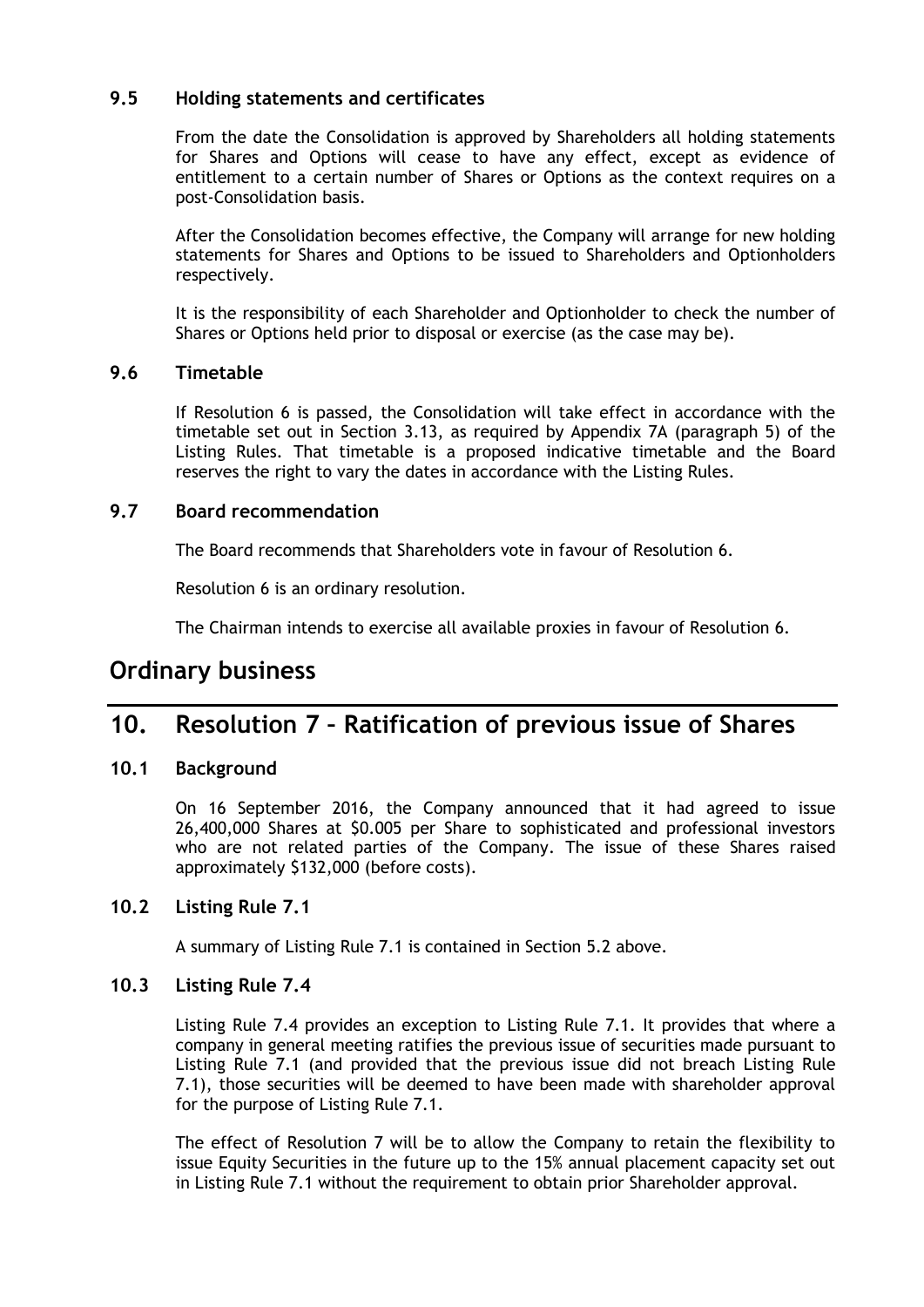### **10.4 Specific information required by Listing Rule 7.5**

Pursuant to and in accordance with Listing Rule 7.5, the following information is provided in relation to the ratification of the issue of the Shares:

- (a) a total of 26,400,000 Shares were issued;
- (b) the Shares were issued at \$0.005 per Share;
- (c) the Shares issued were fully paid ordinary shares in the capital of the Company and rank equally in all respects with the Company's existing Shares on issue;
- (d) the Shares were issued to sophisticated or professional investors, none of whom are a related party of the Company;
- (e) the proceeds from the issue of the Shares will be used primarily towards transaction costs in connection with the Acquisition; and
- (f) a voting exclusion statement is included in the Notice.

#### **10.5 Board recommendations**

The Board recommends that Shareholders vote in favour of Resolution 7.

Resolution 7 is an ordinary resolution.

The Chairman intends to exercise all available proxies in favour of Resolution 7.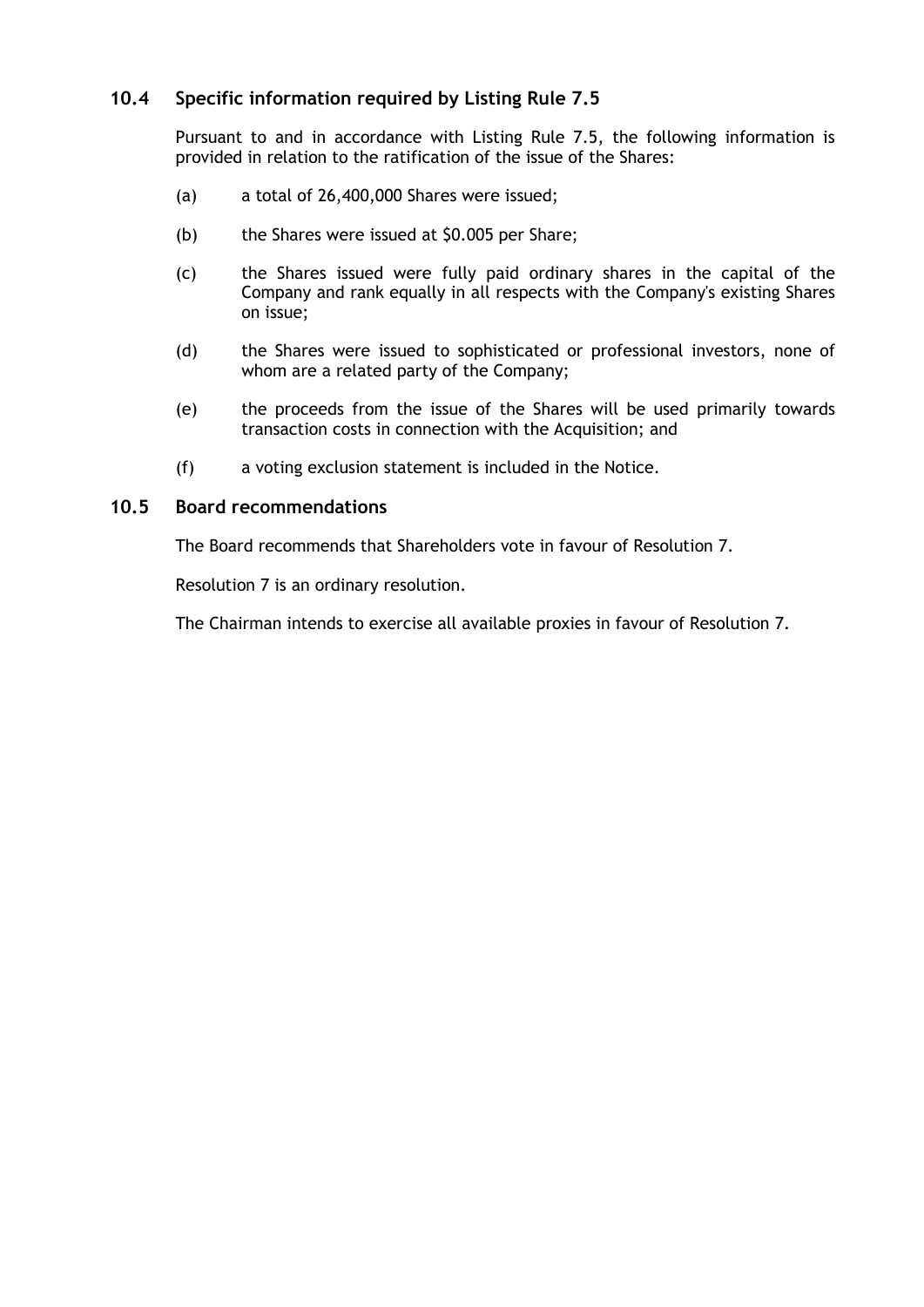### **Schedule 1 - Definitions**

<span id="page-30-0"></span>In the Notice, words importing the singular include the plural and vice versa.

**\$** means Australian Dollars.

**Acquisition Agreement** means the agreement between the Company and Telkwa for the acquisition of Telkwa by the Company, dated 16 September 2016.

**Acquisition** means the acquisition of Telkwa in accordance with the Acquisition Agreement.

**Acquisition Resolutions** means Resolutions 1 to 6 (inclusive).

**ASX** means the ASX Limited ABN 98 008 624 691 and where the context permits the Australian Securities Exchange operated by ASX Limited.

**Board** means the board of Directors of the Company.

**C\$** means Canadian Dollars.

**Capital Raising** means the issue of at least 40,000,000 Shares (on a post-Consolidation basis) at an issue price of \$0.0375 each to raise at least \$1,500,000.

**Capital Raising Shares** means the Shares proposed to be issued pursuant to the Capital Raising.

**CDC Debt** means the monies owing and due and payable from Telkwa to CDC up to 31 December 2016 as are discussed in more detail in Section [3.7.](#page-12-0)

**CDC** means the Carbon Development Corporation a corporation incorporated in the province of Ontario, Canada.

**CDC Shares** means the Shares proposed to be issued to CDC pursuant to Resolution 4.

**Chairman** means the person appointed to chair the Meeting of the Company convened by the Notice.

**Company** means Allegiance Coal Limited (ACN 149 490 353).

**Consideration Shares** has the meaning given in Resolution 2**.**

**Consolidation** means the consolidation of the Company's Securities as described in Resolution 4.

**Corporations Act** means the *Corporations Act 2001* (Cth).

**CSC Debt** means the monies owing and due and payable from Telkwa to CSC up to the date of this Notice as are discussed in more detail in Section [3.8.](#page-13-0)

**CSC** means CoalSense Consulting Inc.

**CSC Shares** means the Shares proposed to be issued to CSC pursuant to Resolution 5.

**Director** means a director of the Company.

**Equity Security** has the same meaning as in the Listing Rules and **Equity Securities** has the corresponding meaning.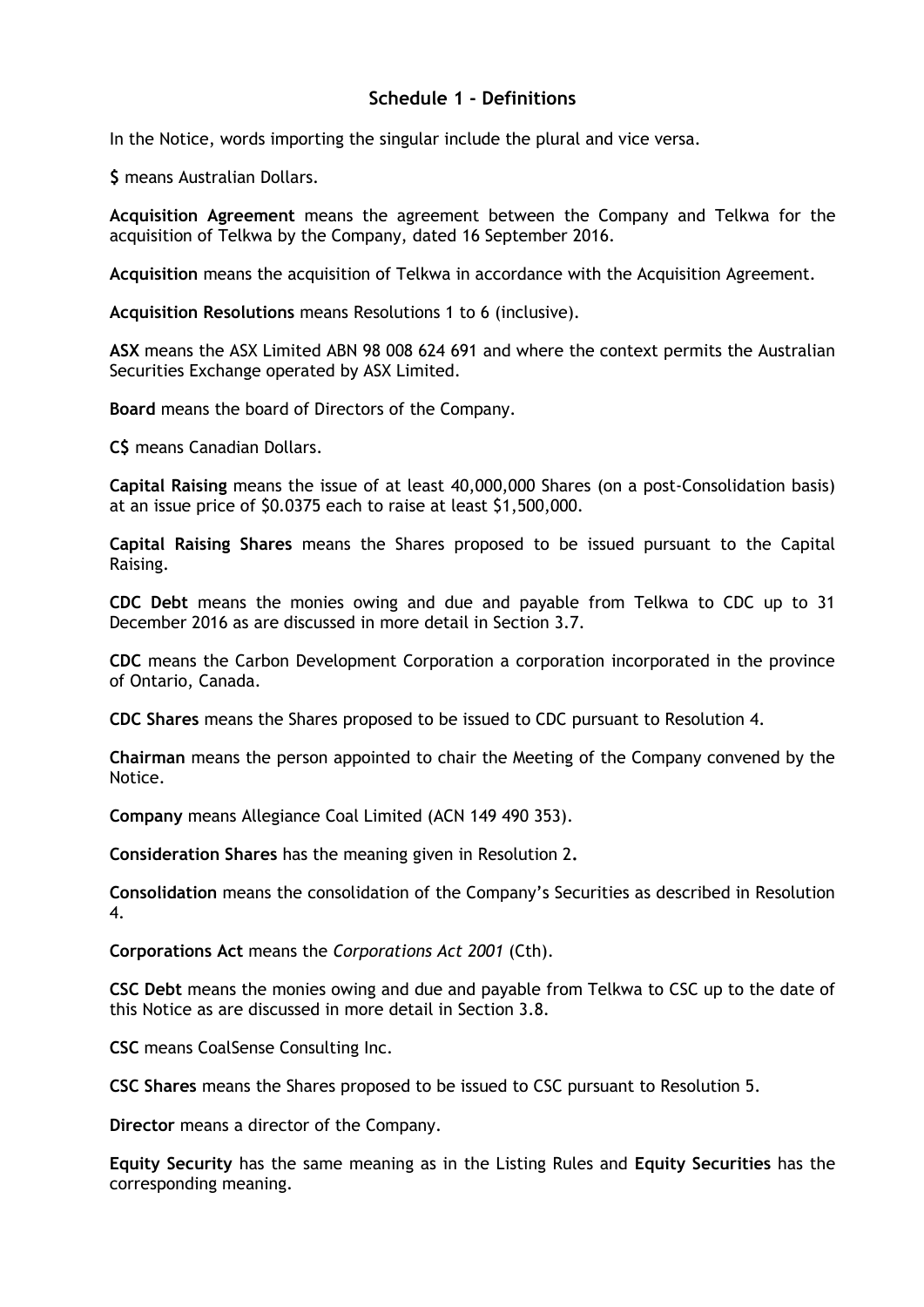**Explanatory Memorandum** means the explanatory memorandum which forms part of the Notice.

**General Meeting** or **Meeting** has the meaning given in the introductory paragraph of the Notice.

**Listing Rules** means the listing rules of ASX.

**Maximum Capital Raising** means the issue of 66,666,667 Shares (on a post-Consolidation basis) at an issue price of \$0.0375 each to raise \$2,500,000.

**Milestone One Payment** is the payment of C\$200,000 referred to in the table appearing in section 3.6 of this Notice, in the fourth row of the third column, which then entitles Telkwa to earn its first 20 per-cent of Telkwa Project.

**Minimum Capital Raising** means the issue of 40,000,000 Shares (on a post-Consolidation basis) at an issue price of \$0.0375 each to raise \$1,500,000.

**Notice** means this notice of General Meeting.

**Option** means an option which entitles the holder to subscribe for one Share.

**Optionholder** means an optionholder of the Company.

**Proxy Form** means the proxy form attached to the Notice.

**Resolutions** means the resolutions referred to in the Notice or any one of them, as the context requires.

**Schedule** means a schedule to the Notice.

**Section** means a section of the Explanatory Memorandum.

**Securities** means all Equity Securities of the Company, including a Share and an Option.

**Share** means a fully paid ordinary share in the capital of the Company.

**Shareholder** means a shareholder of the Company.

**Telkwa** means Telkwa Coal Limited, a private company incorporated in British Columbia, Canada.

**Telkwa Vendors** means the shareholders of Telkwa.

**US\$** means United States Dollars.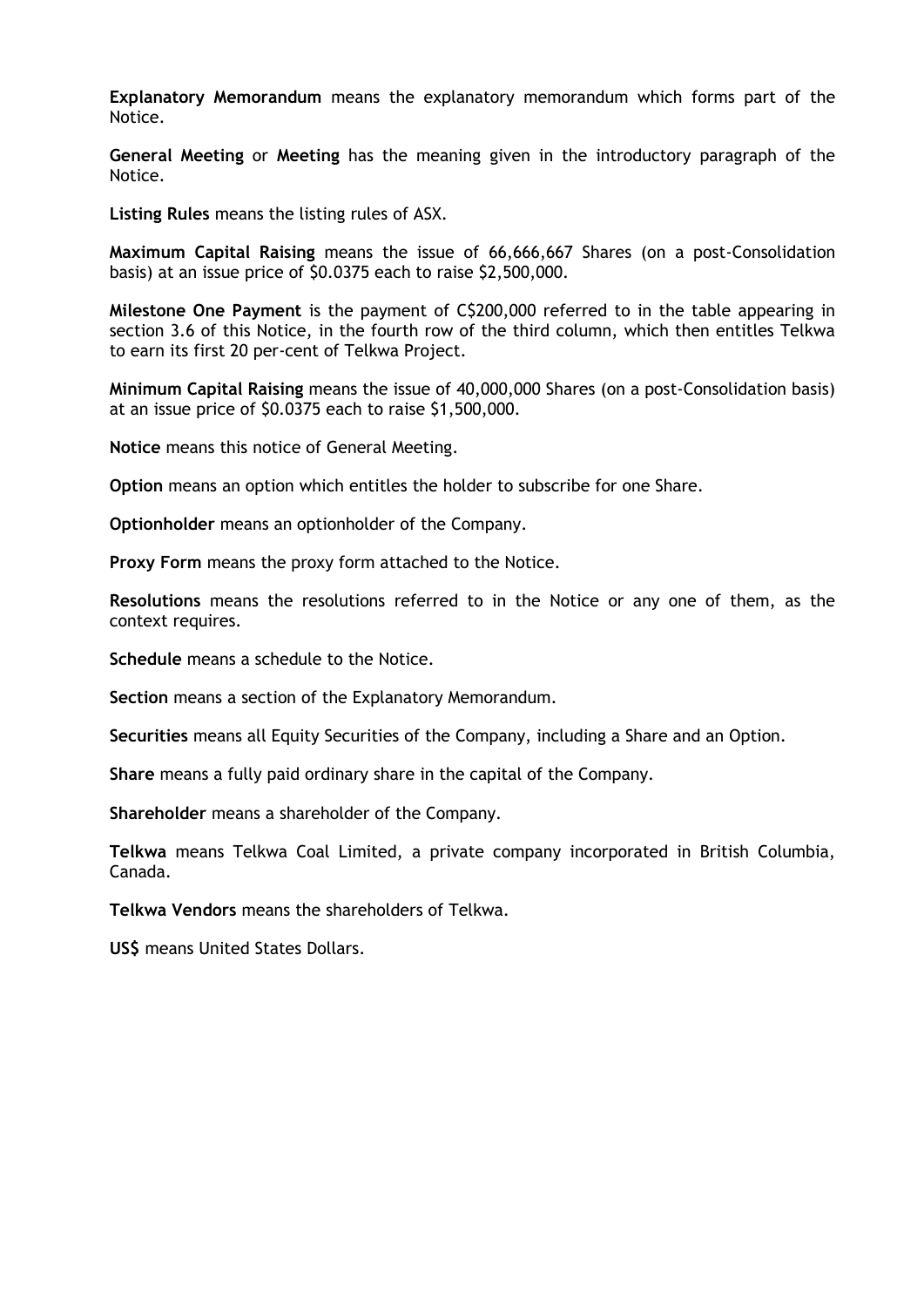

ABN 47 149 490 353

**Lodge your vote: By Mail:** Suite 1, Level 2, 49-51 York Street Sydney NSW 2000 Australia

Alternatively you can fax your form to: +61 2 9233 1349

**For all enquiries call:** +61 2 9397 7555

# **Proxy Form**

**For your vote to be effective it must be received by 10:30am (AEDT) on Sunday, 6 November 2016.**

#### **How to Vote on Items of Business**

All your securities will be voted in accordance with your directions.

#### **Appointment of Proxy**

**Voting 100% of your holding:** Direct your proxy how to vote by marking one of the boxes opposite each item of business. If you do not mark a box your proxy may vote as they choose. If you mark more than one box on an item your vote will be invalid on that item.

**Voting a portion of your holding:** Indicate a portion of your voting rights by inserting the percentage or number of securities you wish to vote in the For. Against or Abstain box or boxes. The sum of the votes cast must not exceed your voting entitlement or 100%.

**Appointing a second proxy:** You are entitled to appoint up to two proxies to attend the meeting and vote on a poll. If you appoint two proxies you must specify the percentage of votes or number of securities for each proxy, otherwise each proxy may exercise half of the votes. When appointing a second proxy write both names and the percentage of votes or number of securities for each in Step 1 overleaf.

#### **A proxy need not be a securityholder of the Company.**

#### **Signing Instructions**

**Individual:** Where the holding is in one name, the securityholder must sign.

**Joint Holding:** Where the holding is in more than one name, all of the securityholders should sign. **Power of Attorney:** If you have not already lodged the

Power of Attorney with the registry, please attach a certified photocopy of the Power of Attorney to this form when you return it.

**Companies:** Where the company has a Sole Director who is also the Sole Company Secretary, this form must be signed by that person. If the company (pursuant to section 204A of the Corporations Act 2001) does not have a Company Secretary, a Sole Director can also sign alone. Otherwise this form must be signed by a Director jointly with either another Director or a Company Secretary. Please sign in the appropriate place to indicate the office held. Delete titles as applicable.

#### **Attending the Meeting**

Bring this form to assist registration. If a representative of a corporate securityholder or proxy is to attend the meeting you will need to provide the appropriate "Certificate of Appointment of Corporate Representative" prior to admission. A form of the certificate may be obtained from Computershare or online a[t www.investorcentre.com](http://www.investorcentre.com/) under the information tab, "Downloadable Forms".

**Comments & Questions:** If you have any comments or questions for the company, please write them on a separate sheet of paper and return with this form.

#### *Turn over to complete the form*